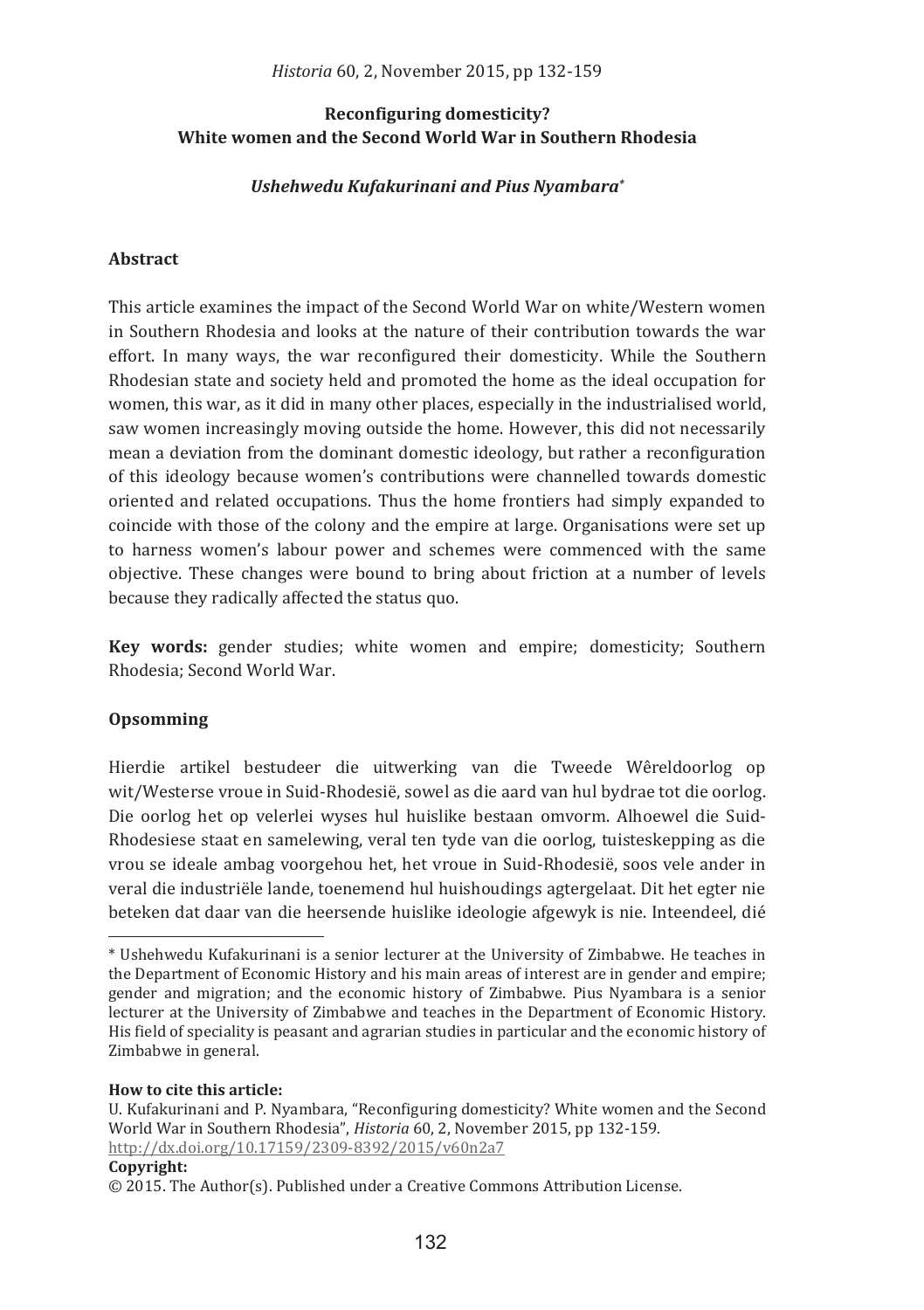ideologie is omvorm, deurdat vrouens in die rigting van huislik-verwante beroepe gestuur is. Dus is die tuisfront eenvoudig verbreed om met dié van die kolonie en die Britse Ryk saam te val. Organisasies is opgerig om die vroulike arbeidsmag in te span en nuwe projekte met dieselfde doelwit is van stapel gestuur. Die verandering wat dit teweeggebring het, het noodwendig gelei tot spanning op verskeie gebiede, aangesien dit die heersende stand van sake drasties beïnvloed het.

Sleutelwoorde: Wit vrouens: geslagtelikheid en die Britse Ryk: huislikheid: huishoudelikheid; Suid-Rhodesië; Tweede Wêreldoorlog

# **Introduction**

Southern Rhodesia was occupied in 1890 and became independent in 1980 as Zimbabwe. It was established as a settler colony similar to French Algeria and British Kenya. For this and other reasons, the migration of white women to Southern Rhodesia and their domestic roles as mothers of the imperial race, among other things, was greatly valued.<sup>1</sup> The early colonial environment was generally not considered ideal for white women and children, given the shortage of what were considered basic necessities and the prevalence of diseases. Thus, in the first two years of colonisation, white women were barred from the colony. The result was that the sex ratio in the colonies was acutely in favour of men, at least before the Second World War.<sup>2</sup> When white women began to flock into the country in their numbers, they brought with them the domestic ideology of the Western world. This ideology prescribed women's place as the home. In colonies such as Southern Rhodesia, white women had their domestic drudgery relieved to a certain degree because of the presence of domestic servants. However, this must not be taken to imply that the domestic responsibilities had been totally lifted from their shoulders. In fact, women were expected to supervise and teach their domestic workers. In some instances too, white women continued with other domestic responsibilities such as cooking and darning clothes.

This article examines the experiences of urban white women in Southern Rhodesia during the Second World War and their contributions towards this war. It argues that the Second World War had far reaching effects on white women's roles and status in Southern Rhodesia. However, it was more a case of their domesticity

 $1$  For an assessment of white women's emigration to the British Empire see J. Bush, "The Right Sort of Woman': Female Emigrators and Emigration to the British Empire, 1890–1910". Women's History Review, 3, 3, 1994. In non-settler colonies such as Nigeria, the settlement of white women was actually discouraged at least up to the Second World War. See H. Callaway, Gender, Culture and Empire: European Women in Colonial Nigeria (Macmillan, Basingstoke, 1987).

 $2$  John Pape notes that it was not until 1921 that white women population reached 40 per cent of the settler population. See J. Pape, "Black and White: The 'Perils of Sex' in Colonial Zimbabwe", Journal of Southern African Studies, 16, 4 1990, p 715. See also A.S. Mlambo, White Immigration into Rhodesia: From Occupation to Federation (Harare, University of Zimbabwe Publications, 2000).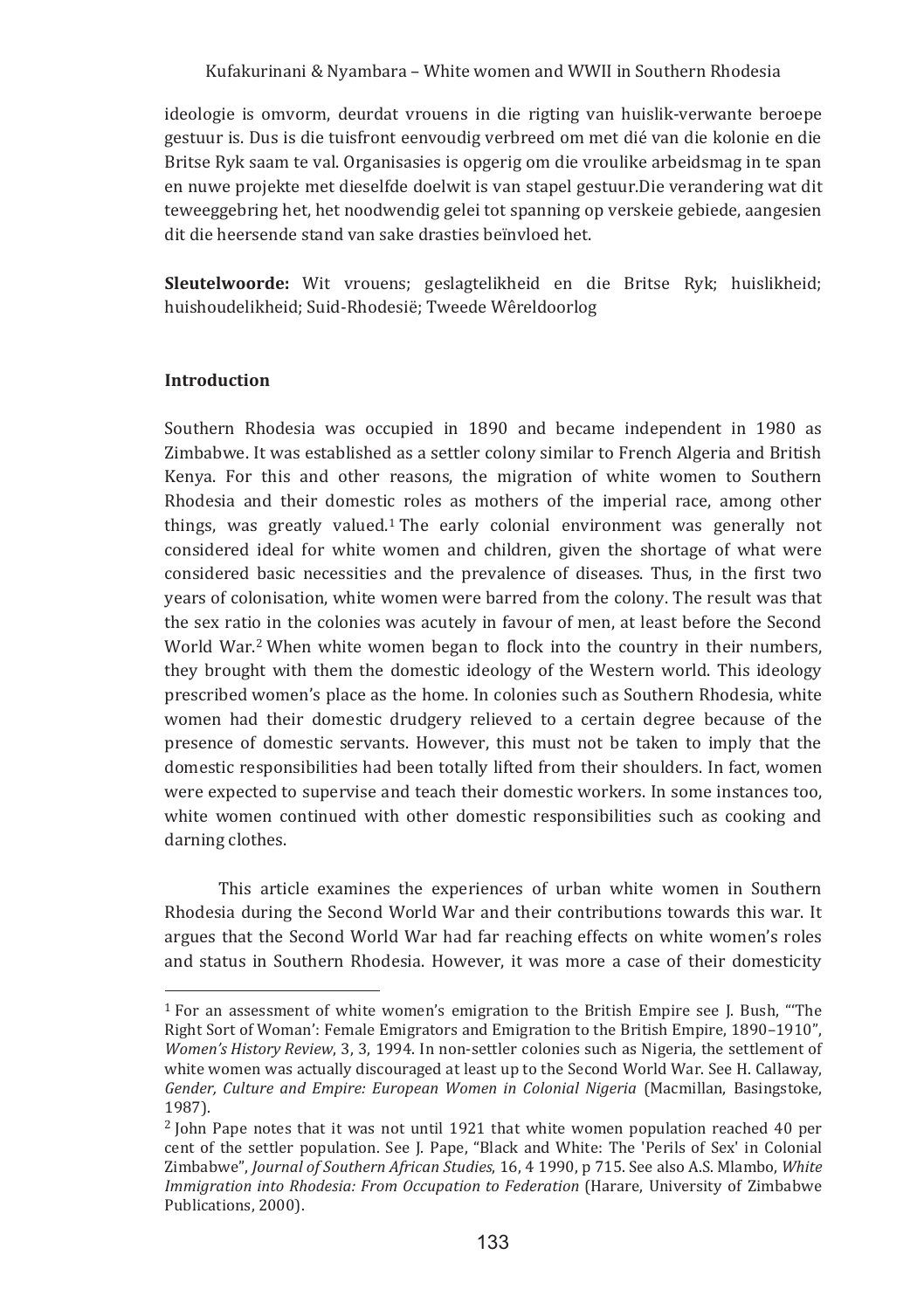being reconfigured because their increased participation outside the home continued to mirror their domesticity. The paper also notes that the war bred a number of conflicts and tensions as the state attempted to maximise on women's labour power to either replace men or embrace the new opportunities being created by the wartime situation.

The article uses sources largely from the National Archives of Zimbabwe (NAZ) which include minutes of meetings; newspaper articles; diaries; biographies; personal letters; and newsletters; among other sources. As Antoinette Burton cautions us, the archive whether institutional or personal, should be subjected to "continuous suspicion and radical doubt."<sup>3</sup> Fitzgerald points out that "Archives" function to institutionalize historical memory and the public persona of the archive should neither be taken for granted nor readers seduced by its contents."4 The print media – in the form of national newspapers, newsletters and magazines produced on and by white women's organisations and individual women - helped among other things to give a broader view of public opinion and individual perceptions.<sup>5</sup> It has also helped in the triangulation of evidence from the archival documents.

# White women in the colonies: A brief review of the literature

The section looks briefly at studies of white women in the colonies, what some have termed gender and empire; it also examines works specifically on Southern Rhodesia's white women. Philippa Levine describes the subject of gender and empire as not only involving repopulating the colonial stage "with a more diverse cast of historical protagonists", but also an exploration of "social processes and power using sexual differences as a key but by no means unique analytic."<sup>6</sup> The initial works on gender and empire, however, sought to re-inscribe white women in the writing of colonial history by giving them visibility in imperial studies and thus simply replacing male with female protagonists. However, Haggis is critical of such writings, arguing that "presenting voices of white women in a singular authenticity reduces the historical narrative to series of parallel tracks essentially unrelated to each other."7

<sup>&</sup>lt;sup>3</sup> A. Burton, "Thinking Beyond Boundaries: Empire, Feminism and the Boundaries and Domains of History", Social History, 26, 1, 2001, p 66. For other critical reviews on the use of archives in gender studies see C. McEwan, "Building a Postcolonial Archive; Gender, Collective Memory and Citizenship in Post-apartheid South Africa", Journal of Southern African Studies, 29. 3. 2003: and T. Shepard. "History is Past Politics? Archives. "Tainted Evidence', and the Return of the State", The American Historical Review, 115, 2, April 2010, pp 474-483.

<sup>&</sup>lt;sup>4</sup> T. Fitzgerald, "Archives of Memory and Memories of Archive: CMS Women's Letters and Diaries 1823-35", History of Education: Journal of the History of Education Society, 34, 6, 2005, pp 657-674.

 $5$  Some of the women's organisations that produced newsletters/magazines were the Association of Women's Clubs: the Federation of African Women's Clubs: Business and Professional Women's Club; the National Housewives Register; Rhodesian Association of University Women; and the University of Rhodesia Women's Club.

<sup>&</sup>lt;sup>6</sup> P. Levine, "Introduction: Why Gender and Empire?" in P. Levine (ed.), Gender and Empire (Oxford University Press, Oxford, 2004), p 1.

 $\frac{7}{1}$ . Haggis, "White Women and Colonialism: Towards a Non-Recuperative History", in R. Lewis and S. Mills (eds), Feminist Postcolonial Theory: A Reader (Routledge, New York, 2003)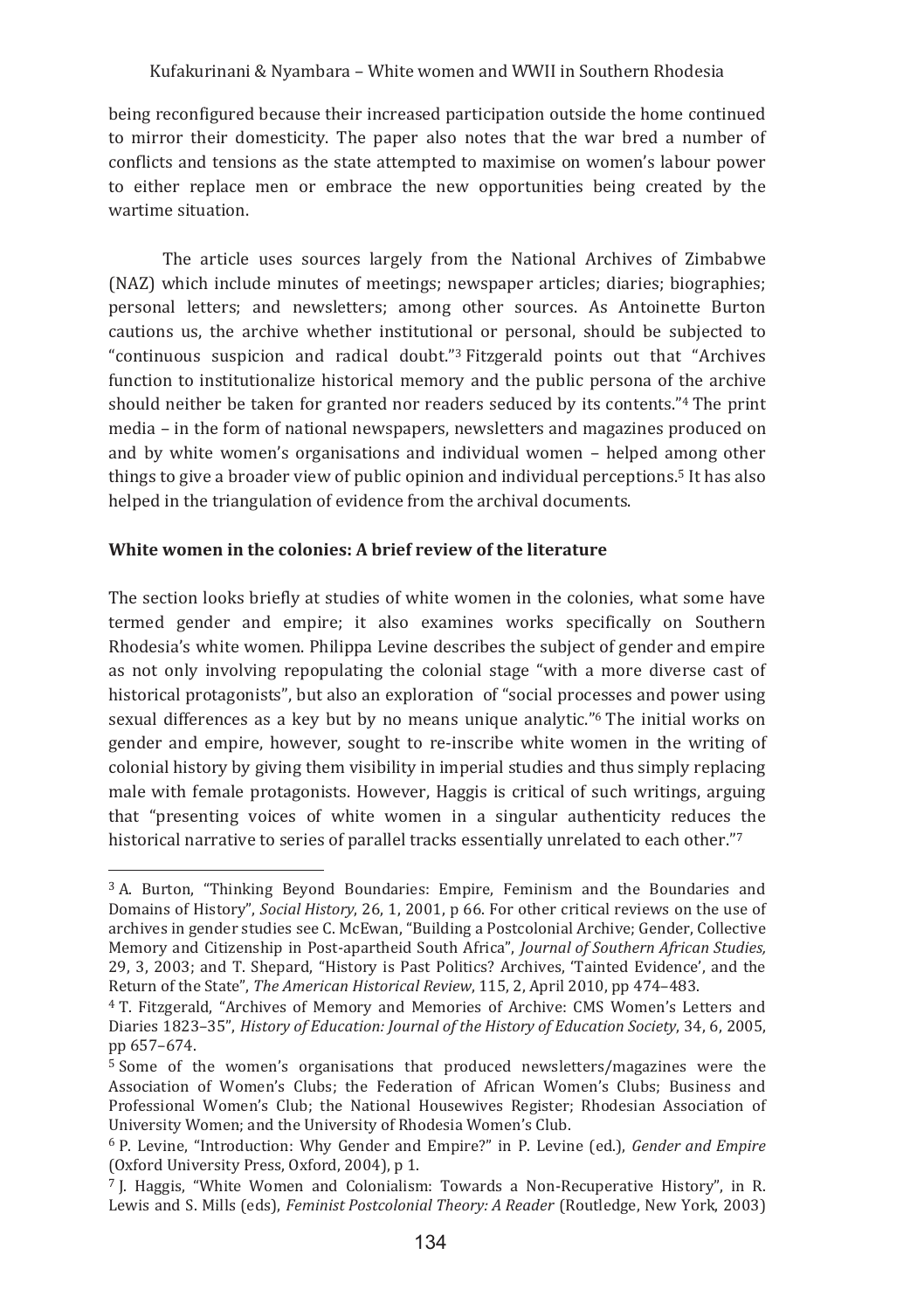Scholars such as C. Oliver were pioneers in the study of white women in the colonies (particularly outside India) and her study discusses their historical experiences as explorers, missionaries, and adventurers,<sup>8</sup> Another pioneering work is one edited by Sheila Ardener and Helen Callan.<sup>9</sup> This book explores the experiences of white women, particularly the wives of the colonialists. They argue that these women were incorporated, meaning that their roles and status were derived from the status of their husbands.<sup>10</sup> This analysis is persuasive but must not be universalised. As Karen Hansen notes, the notion of incorporation helps to highlight the centrality of gender in colonial projects.<sup>11</sup> However, it also universalises the experiences of wives in a colonial setting and it suggests a lack of independent action or functioning among white married women, and also assumes that these women were passive recipients of incorporation. Evidence in this paper demonstrates some degree of independence and flexibility of colonial wives in their roles in society. Although the dominant ideology suggests incorporation for married white women, many wives took up independent employment, embarked on volunteer work and some even became politically involved and in so doing, to a certain degree they defied being incorporated.

Another cutting-edge study on gender and empire is one by Helen Callaway, an anthropologist, on white women in colonial Nigeria.<sup>12</sup> Callaway makes intensive use of interviews and her work demonstrates how men always had decision making status in Nigeria's colonial society. Looking at white women in the professions and colonial administration as well as the colonial state's attitudes and policies towards these women, Callaway demonstrates how patriarchy and gender stereotypes defined the experiences and positions of European women in Nigeria, Similarly, Karen Hansen's work on white women in post-World War II Northern Rhodesia examines the historical experiences of these women in wage employment, volunteer work and their domestication in the "private" sphere.<sup>13</sup> While these works must be commended for challenging the androcentric nature of imperial histories, they have been criticised for being largely recuperative and excluding the metropole as part of the nexus of empire. Iane Haggis is sceptical about the recuperative approach which focuses on women alone at the expense of other players noting that this, among other things, "does little to capture the relations between women across the colonial divide".<sup>14</sup>

p 164. Also see J. Haggis, "Gendering Colonialism or Colonising Gender? Recent Women's Studies: Approaches to White Women and the History of British Colonialism", Women's Studies International Forum, 12, 1990, pp 105-112.

<sup>&</sup>lt;sup>8</sup> C. Oliver, *Western Women in Colonial Africa* (Greenwood Press, London, 1982).

<sup>&</sup>lt;sup>9</sup> S. Ardener and H. Callan (eds), *The Incorporated Wife* (Croom Helm, London, 1984).

<sup>&</sup>lt;sup>10</sup> Ardener and Callan (eds), *The Incorporated Wife*, pp 1-2.

<sup>&</sup>lt;sup>11</sup> K. Hansen, "White Women in a Changing World; Employment, Voluntary Work and Sex in Post-World War II Northern Rhodesia", in N. Chaudhuri and M. Strobel (eds). Western Women and Imperialism: Complicity and Resistance (Indiana University Press, Indianapolis, 1992), p 250.

<sup>&</sup>lt;sup>12</sup> Callaway, Gender, Culture and Empire.

<sup>&</sup>lt;sup>13</sup> Hansen, "White Women in a Changing World".

<sup>&</sup>lt;sup>14</sup> Haggis, "White Women and Colonialism", p 164.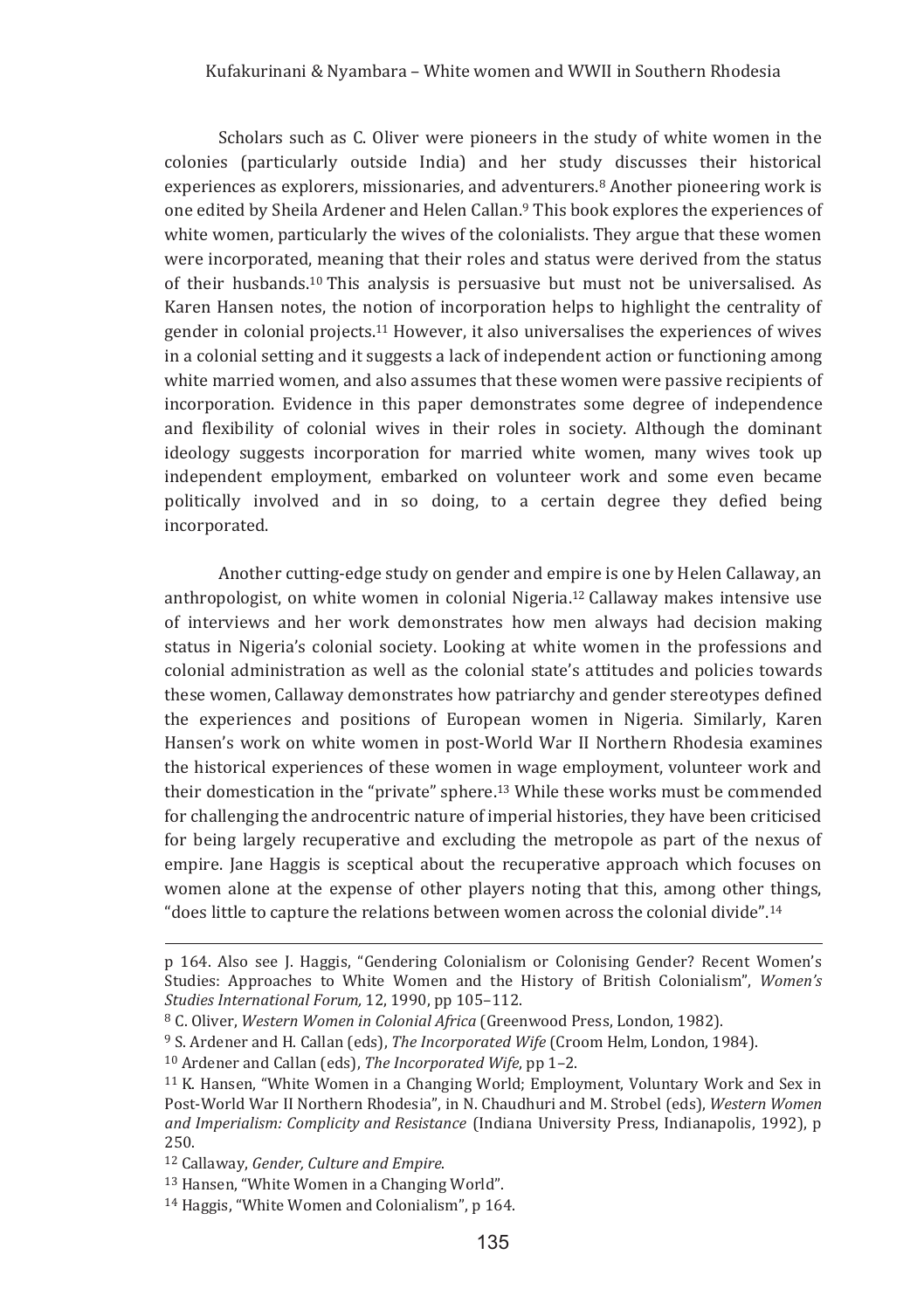There has also been a growing number of edited works exploring various aspects of gender and empire, a few of which will be referred to. The 1984 pioneering work of Ardener and Callan has already been noted. Another pioneering piece is one from Nupur Chaudhuri and Margaret Strobel, published in 1992 that portrays white women in the colonies as either extending colonialism or sabotaging the empire.<sup>15</sup> Such bifurcation of white women's experiences has also been criticised for oversimplifying their otherwise complex experiences.<sup>16</sup> In their 1997 edited collection, Frederick Cooper and Ann Stoler note that colonial society was neither homogeneous nor without conflicts. Colonial society was wrought in tensions that took various forms including gender, race and class.<sup>17</sup> Philippa Levine's edited work<sup>18</sup> has expanded on this field, addressing "the history of British colonialism from gendered perspectives on both sides of the coloniser/colonised divide, and in between too."<sup>19</sup> Besides providing a theoretical framework with a more global outlook, these works have also made it possible to compare and contrast gender and colonialism in different countries and continents.

Scholars have also recently taken interest in the themes of empire and sexuality which is also central to appreciating gender trends in the empire. Ronald Hyam's work is one of the path-breaking works in this direction, exploring sexuality in both the metropole and the colonies.<sup>20</sup> However, as far as white women's experiences in the colonies are concerned, Hyam's book disappoints because the emphasis is largely on the sexuality of white men and that of the indigenous population. Indeed, the most discussed aspect of empire and sexuality is the experiences of indigenous women and on this the works by Luise White, Elizabeth Schmidt and Teresa Barnes.<sup>21</sup> among others, have much to offer. These studies have contributed to our understanding of how the colonial environment shaped prostitution by indigenous women and how this prostitution also impacted on the colonial system. In many ways, they give agency to the indigenous women showing how they were fighting for survival in an otherwise restrictive and low-opportunity environment

<sup>&</sup>lt;sup>15</sup> Chaudhuri and Strobel (eds), Western Women and Imperialism. Strobel also partnered in editing a book that explores women's experiences beyond the boundaries of the Western world. See C. Johnson-Odim, and M. Strobel (eds), Expanding the Boundaries of Women's History: Essays on Women in the Third World (Indiana University Press, Indianapolis, 1992). <sup>16</sup> See Haggis, "White Women and Colonialism".

<sup>&</sup>lt;sup>17</sup> F. Cooper and A. Stoler (eds), *Tensions of Empire and Colonial Cultures in a Bourgeois World* (University of California Press, Berkeley and Los Angeles, 1997).

<sup>&</sup>lt;sup>18</sup> Levine (ed.), Gender and Empire.

<sup>&</sup>lt;sup>19</sup> M. Rutherdale, Review of P. Levine (ed.) Gender and Empire, in Gender and History, 19, 3, 2007, p 607.

<sup>&</sup>lt;sup>20</sup> R. Hyam, *Empire and Sexuality: The British Experience* (Manchester University Press, Manchester, 1990).

<sup>&</sup>lt;sup>21</sup> L. White, *The Comforts of Home: Prostitution in Colonial Nairobi* (University of Chicago Press, Chicago, 1990); E. Schmidt, Peasants, Traders, and Wives: Shona Women in the History of Zimbabwe, 1870-1939 (Heinemann Educational Books, London, 1992); T. Barnes, "We Women Worked so Hard": Gender, Urbanization, and Social Reproduction in Colonial Harare, Zimbabwe, 1930-56 (Heinemann, Portsmouth, 1999).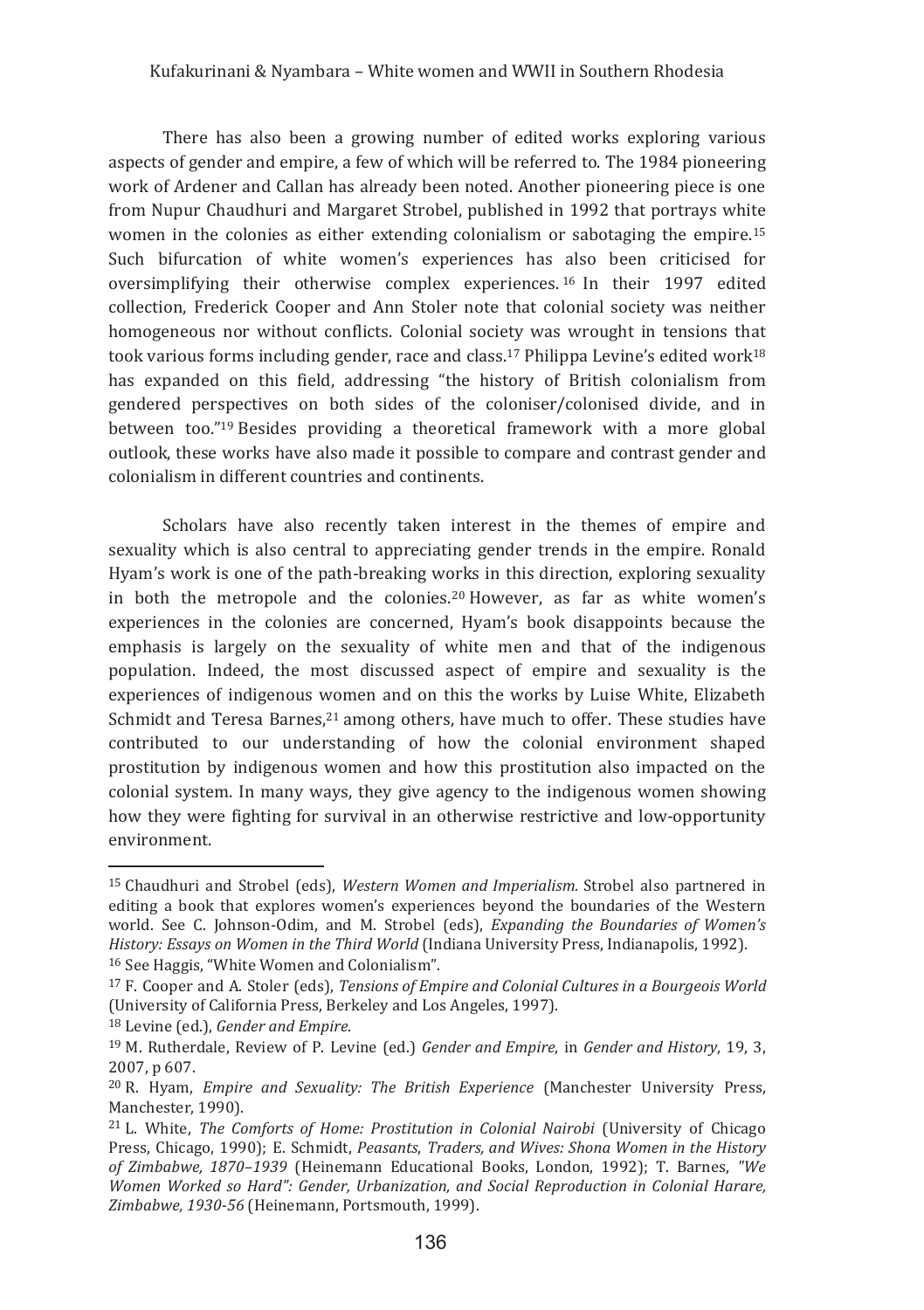Studies centred on white women have been largely absent or they simply made brief appearances in Zimbabwean historiography, even at a time when other histories such as those of African women or those that engaged with the gender aspects of colonialism began to take shape in the mid-1990s.<sup>22</sup> This is probably because white women were part of the privileged classes and therefore were seen as willing accomplices in the oppression of the African population. Admittedly, there are some works that look at white women's sexuality but this is largely in relationship to African men. In separate studies, for example, Elizabeth Schmidt, Jock McCulloch and John Pape examine the alleged sex perils that took place in Southern Rhodesia and how, in part, these were instigated by the control of white women's sexual behaviour.<sup>23</sup> In a more recent study, Oliver Phillips examines the report on prostitution compiled in 1915 by Brundell, the superintendent of the British South Africa Police (CID), and uses this to explore the fears of the purported threat of interracial sex in Southern Rhodesia.<sup>24</sup> He makes similar conclusions to those reached by Pape and McCulloch regarding the impact (be they intended or unintended) of these anxieties. These scholars show how white women's sexual conduct was a concern of settler society and how the society sought to protect its women from the imagined black peril.<sup>25</sup>

However, in recent years works have emerged that attempt a sustained and rigorous analysis of white women in colonial Zimbabwe. In the post-colonial period, Deborah Kirkwood is arguably one of the first scholars to write academic works on white women in colonial Zimbabwe.<sup>26</sup> One of her works seeks to analyse how the idea of a "suitable" wife was embedded in some educational institutions in Britain and Rhodesia.<sup>27</sup> In another study she examines the experiences of white women as wives

 $^{22}$  Some of the works that have been written on African women in colonial Zimbabwe include Schmidt, Peasants, Traders, and Wives; D. Jeater, Marriage, Pervasion, and Power: The Construction of Moral Discourse in Southern Rhodesia 1894–1930 (Clarendon Press, Oxford, *"We�Women�Worked�so�Hard"*

 $^{23}$  E. Schmidt, "Race, Sex, and Domestic Labor: The Question of African Female Servants in Southern Rhodesia, 1900–1939", in K. Hansen (ed.), *African Encounters with Domesticity* (Rutgers University Press, New Jersey, 1992); J. McCulloch, *Black Peril, White Virtue: Sexual* Crime in Southern Rhodesia, 1902–1935 (Indiana University Press, Indianapolis, 2000); and Pape, "Black and White".

 $^{24}$  O. Phillips, "The Perils of Sex and the Panics of Race: the Dangers of Interracial Sex in Colonial Southern Rhodesia", in S. Tamale (ed.), *African Sexualities: A Reader* (Pambazuka Press, Cape Town, 2011).

<sup>&</sup>lt;sup>25</sup> See Pape, "Black and White". Sex perils referred to perceived sexual threats that black women received from white men and white women from black men. The black peril, in particular, was the perceived sexual threat that black men posed on white women. Pape and some newspapers of the time interpreted the white peril to have meant the perceived sexual threat of white men to black women. However, in the Brundell Report, the term "white peril" was used to refer to white women whose "unruly" sexual behaviour caused a threat to the good image of white society and also caused the black peril by their unseemly behaviour. <sup>26</sup> Ardener and Callan (eds), *The Incorporated Wife.* 

 $27$  D. Kirkwood, "The Suitable Wife: Preparation for Marriage in London and Rhodesia/ Zimbabwe", in Ardener and Callan (eds) *The Incorporated Wife.*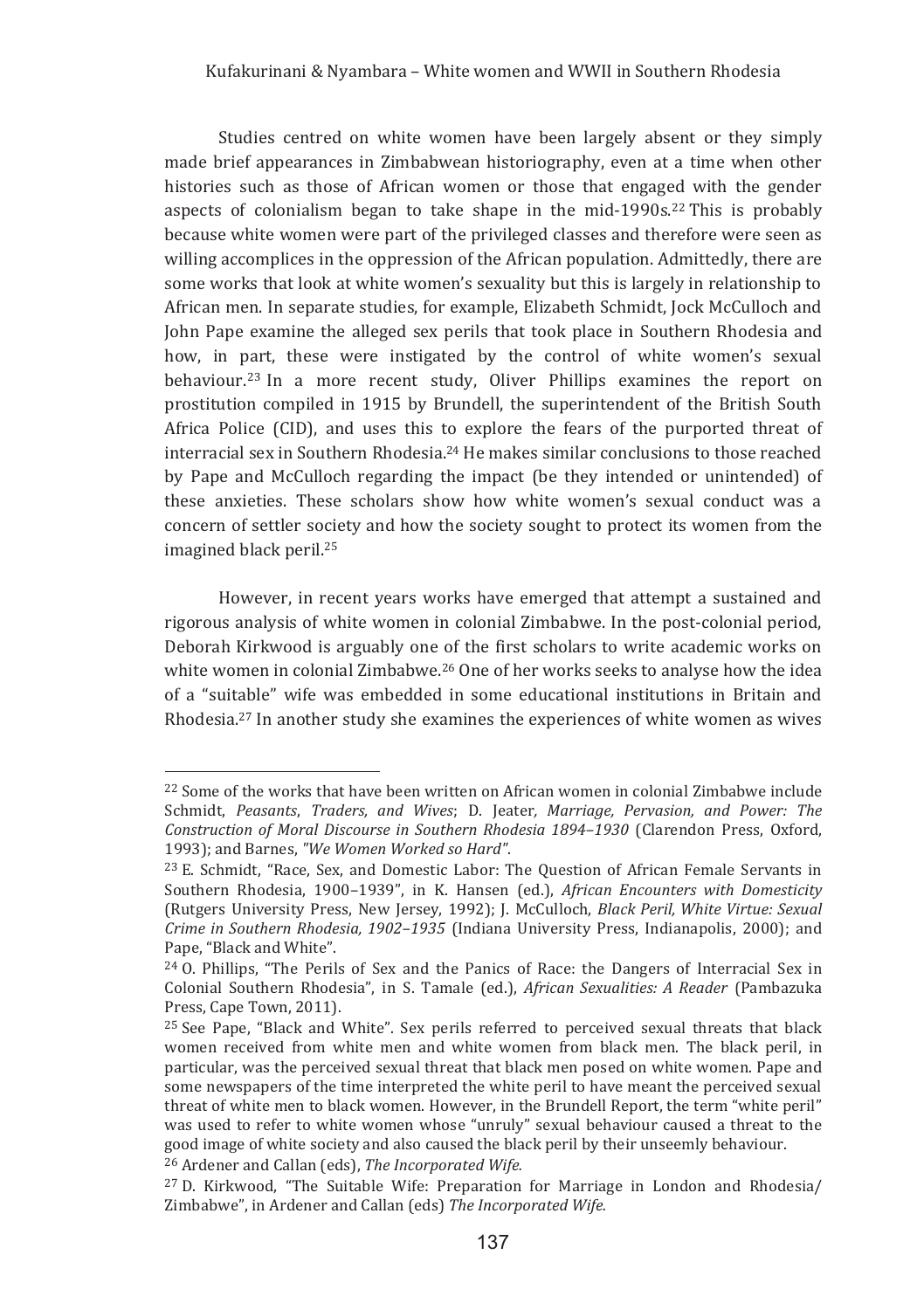in various sectors of the Rhodesian society, arguing that these women were, for the most part, "incorporated wives".<sup>28</sup>

Much more recently. Kate Law has conducted sterling research on the experiences of white women in Southern Rhodesia. Her works go beyond the analysis given by Kirkwood offering wider and deeper discussions of white women's experiences. Law not only produces biographical works but has also made a cuttingedge analysis of the gender terrain of Southern Rhodesia's settler society between the 1950s and 1980s. Her analysis, among other things, exposes the contradictions and challenges present within this society, emanating in part from the gender ideologies.<sup>29</sup>

# White women and domesticity in Southern Rhodesia

Domesticity is a historically constructed notion with several layers of meaning.<sup>30</sup> The term is gender neutral but usually it is discussed, "with a strongly gendered interest and in conjunction with the life of women, either as an oppressive regime or as a potential resource towards liberation".<sup>31</sup> The concept also conjures up images of a physical space, such as the home; the nature of work, such as home keeping; and the occupation, such as that of a household servant,<sup>32</sup> In industrialised Western Europe. domesticity certainly ordered the roles and status of women.

The domestic ideology or domesticity has always found its greatest expression in the form of homemaking/housewifery (private domesticity) as a prescribed and "suitable" occupation for women. Housewives or homemakers were stay-at-home wives as opposed to those who engaged in formal employment or followed a career path. The formulation and entrenchment of the domestic ideology in Southern Rhodesia was the work of various forces in this country. The colonial state and society in many ways ordered the roles and status of white women in Southern Rhodesia. The former instituted policies and pieces of legislation that sustained domesticity for white women. To a great extent, women's organisations throughout the colonial period also played their role in encouraging domesticity, criticising

<sup>&</sup>lt;sup>28</sup> D. Kirkwood, "Settler Wives in Southern Rhodesia: A Case Study", in Ardener and Callan (eds). The Incorporated Wife.

<sup>&</sup>lt;sup>29</sup> See her following works: K. Law, "Writing White Women: Whiteness, Gender, Politics and Power in Rhodesia, c. 1950-1980", PhD thesis, University of Sheffield, 2012); "Even a Labourer is Worthy of his Hire: How Much More a Wife?', Gender and the Contested Nature of Domesticity in Colonial Zimbabwe, c. 1945-1978". South African Historical Journal, 63, 3, 2011; "Making Marmalade and Imperial Mentalities: The Case of a Colonial Wife", African Research and Documentaries, 113, 2010; and "Liberal Women in Rhodesia: Report of the Mitchell Papers, University of Cape Town", History in Africa, 37, 2010.

<sup>&</sup>lt;sup>30</sup> K. Hansen, "Introduction: Domesticity in Africa", in Hansen (ed.), African Encounters with Domesticity, p 3.

<sup>&</sup>lt;sup>31</sup> L. Habib and T. Cornford. "Computers in the Home: Domestication and Gender". Information Technology and People, 15, 2, 2002, p 160.

<sup>&</sup>lt;sup>32</sup> Hansen, "Introduction", p 3.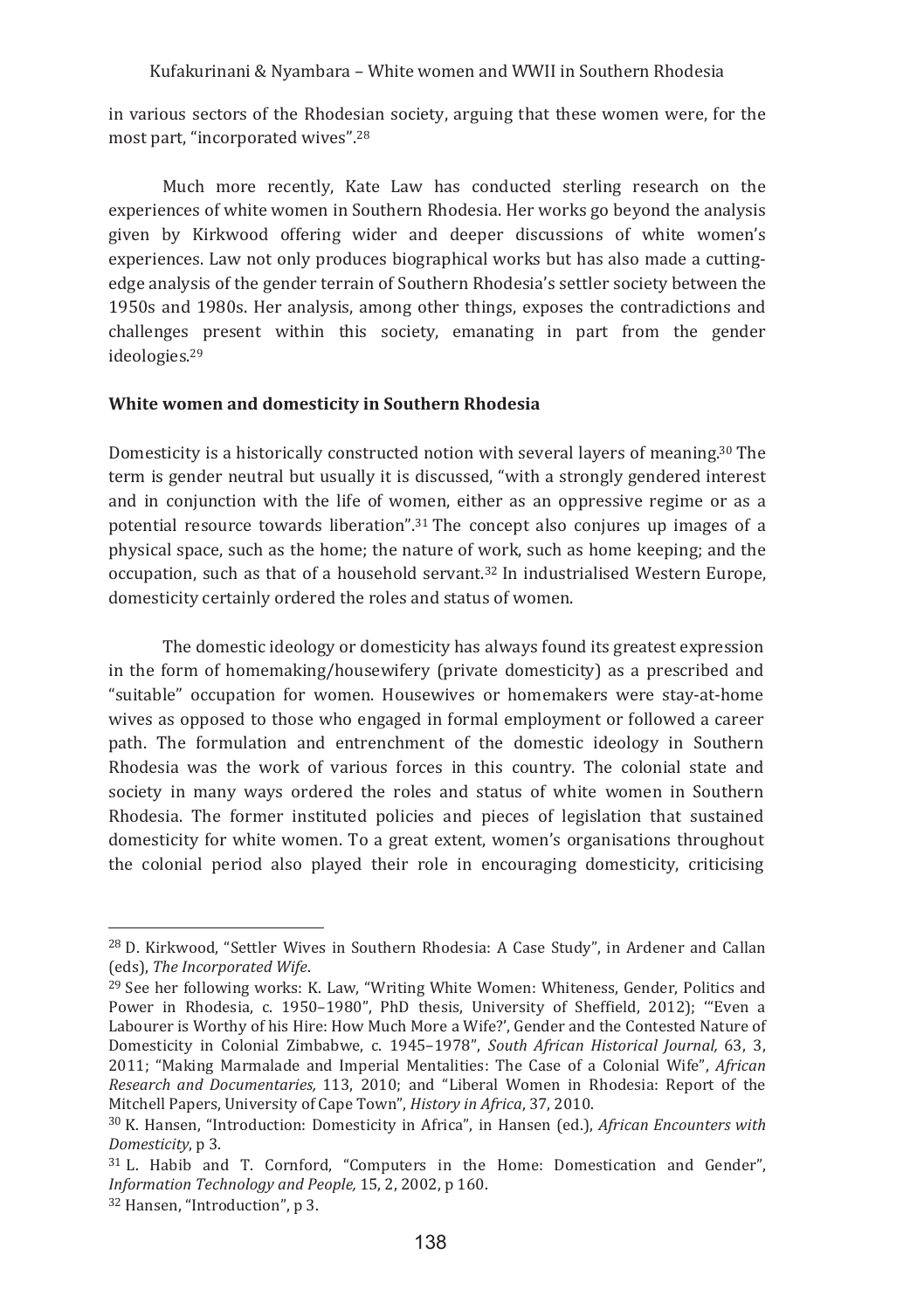anything that tended to take a different course. They used the print media (magazines and newsletters) for propaganda on the virtues of domesticity.

The Rhodesian settler community, like several other British settler societies around the world, was greatly influence by the Victorian era in many of its societal values – including its gender terrain. Referring to Rhodesian women's lack of political participation in the 1960s Muriel Rosin,<sup>33</sup> one of the only three women to become a member of parliament during the colonial era, blamed this on "a certain lingering of the Victorian attitude."<sup>34</sup> Kirkwood also notes that men and women in Rhodesia accepted with little questioning the social rituals which derived from the metropolitan culture which they wished to reproduce".<sup>35</sup>Thus cultural values were imported from England together with the material aspects of English life. However, the degree to which Victorian domesticity was reproduced in colonial societies in general and Southern Rhodesia in particular should not be overstressed. While Victorian domesticity may have influenced the British colonies, it is however, important to emphasise that the local colonial environment reproduced a peculiar form of domesticity despite feeding on Victorian culture. Ann Stoler echoes a similar observation, noting that

... colonial cultures were never direct translations of European society planted in the colonies, but unique cultural configurations, homespun creations in which European food, dress, housing, and morality were given new political meanings in the particular social order of colonial rule.<sup>36</sup>

Admittedly, despite the local reformulations of Victorian domesticity there were some values borrowed from the metropole that remained. For example, women's place and destiny in both Victorian and colonial society was perceived as the home. In Southern Rhodesia, the idea of home as the suitable place for a married woman was buttressed by women's organisations, the state as well as individual settler women. In her address to the 1938 Annual Congress, the chairperson of the Federation of the Women's Institutes of Southern Rhodesia (FWISR), Mrs Trotman, remarked:

The Women's Institute key word was "home and country" [sic]. Home and family must come before everything else. The greatest service a woman could give to mankind was *housekeeping* in the true sense of the word, including the care of

<sup>&</sup>lt;sup>33</sup> For a detailed discussion of Muriel Rosin's urban political experience see U. Kufakurinani and E. Musiiwa, "The Unsung Heroine: Muriel Ena Rosin's Urban Political Experiences in *Heritage�of�Zimbabwe,,*

<sup>&</sup>lt;sup>34</sup> "She's the Only Woman MP in the Federation", *Edinburgh Evening News*, 24 March 1961. See M.H. Medoff, "Determinants of Political Participation of Women", Public Choice, 48, 3, 1986, p 245, who identifies cultural, ideological and male conspiracy as some of the factors that militate against women's participation in politics.

<sup>&</sup>lt;sup>35</sup> Kirkwood, "Settler Wives in Southern Rhodesia: a Case Study", p 149.

<sup>&</sup>lt;sup>36</sup> A. Stoler, "Rethinking Colonial Categories: European Communities and the Boundaries of Rule", Comparative Studies in Society and History, 31, 1, 1989, p 136.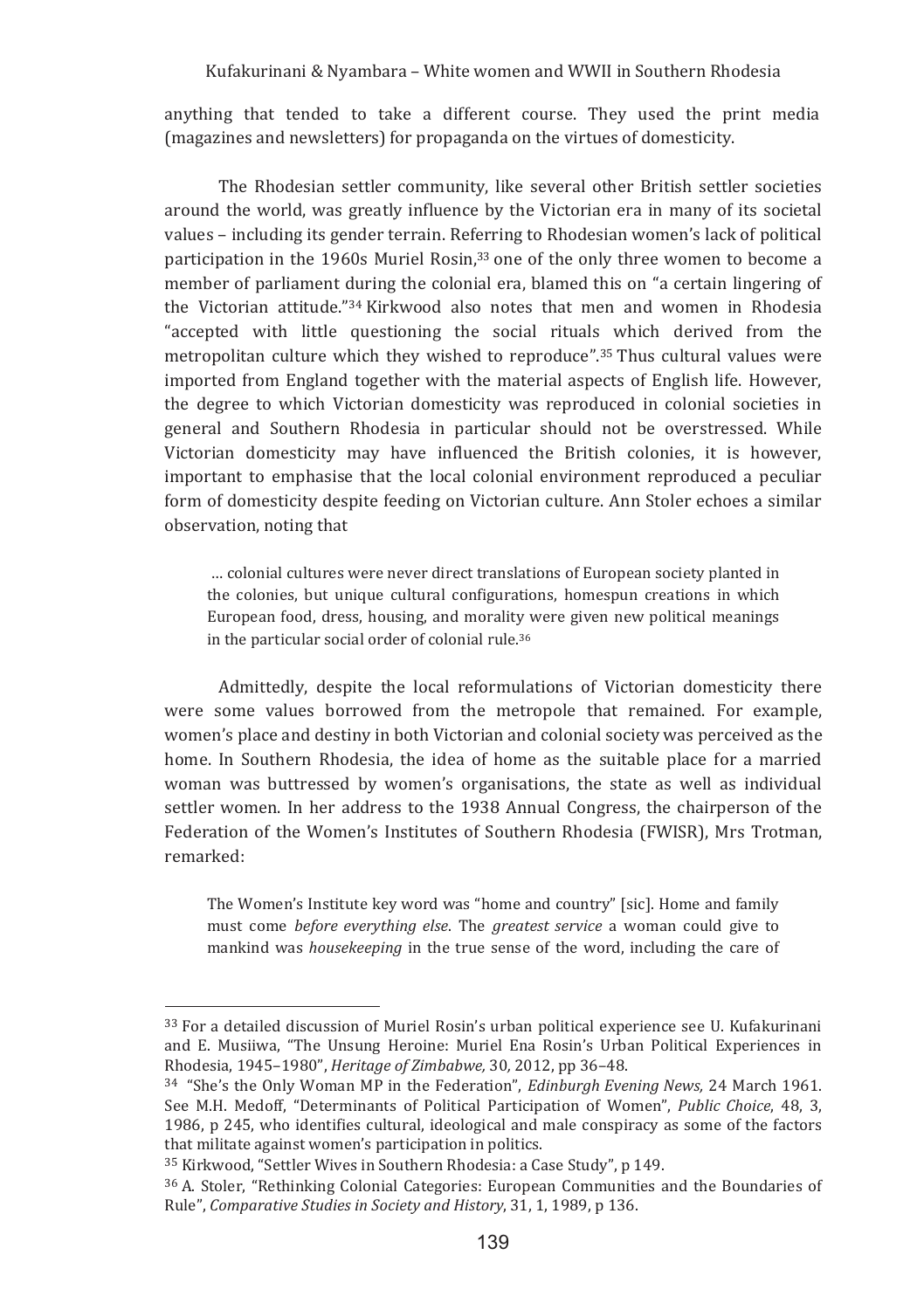children and their upbringing ... In fact, it is the fulfilment of our definite duties that is required of us in the world's civilisation. $37$ 

Such sentiments were also shared and buttressed in the *Home and Country* women's magazine produced by the FWISR. As noted, individuals subscribed to private domesticity for women. A Mrs Darlington's letter of complaint to the Rhodesian Herald in 1930 about the employment of married women confirms this observation. It read:

What does one get married for? I ask you, why, to keep a house, rear a family pernaps, to cook the meals, darn hubby's socks, etc. The married woman has a husband to keep her that's one reason why she gets married – to cease [formal] work. Who has the single girl to keep her?"38

She signed her letter: "I am etc. (Mrs) R. Darlington (married and unemployed as it should be.)"<sup>39</sup> Her belief, which mirrored Victorian domesticity, was that once married, a woman was duty bound to take up all domestic duties at home; employment was essentially the preserve of single women.

Similarly, society generally upheld housewifery as the ideal for married women. In fact being a housewife, at least before the Second World War, was also very much a status symbol. It was a social and economic statement and commented on the ability of the husband to fulfil his expected role as the provider for the family. In 1950, a letter to *The Rhodesia Herald* illustrates these social implications of housewifery in the early colonial period: "When I was a child it was considered a disgrace for a woman to abandon her home."<sup>40</sup>These notions buttressed the domestic ideology that pinned women to the private sphere. Admittedly, there were fewer occupations open to women before the 1950s but this does not dismiss the fact that the dominant ideology placed white women's proper place in the home as opposed to taking up a career.

In official circles, the stereotyping of married women as destined for housewifery also lingered on. This is notwithstanding the liberalisation of posts for married women in the 1930s. Thus,

... until 1971, a woman who married while occupying a permanent post in the civil service was required to resign or was discharged. If she wished to stay on, she had to accept a temporary position and the concomitant poorer leave, holiday and promotion benefits or profits.<sup>41</sup>

<u> 1989 - Johann Stein, mars an t-Amerikaansk kommunister (</u>

<sup>&</sup>lt;sup>37</sup> FWISR, *Home and Country*, 1, 3, 1938, p 5. Emphasis added.

<sup>&</sup>lt;sup>38</sup> The Rhodesia Herald, 6 March 1930.

<sup>&</sup>lt;sup>39</sup> The Rhodesia Herald, 6 March 1930.

<sup>&</sup>lt;sup>40</sup> The Rhodesia Herald, 5 Sentember 1950.

<sup>&</sup>lt;sup>41</sup> P. Godwin and I. Hancock, "Rhodesians Never Die": The Impact of War and Political Change on White Rhodesia c.1970–1980, Oxford University Press, Oxford, 1993, p 23.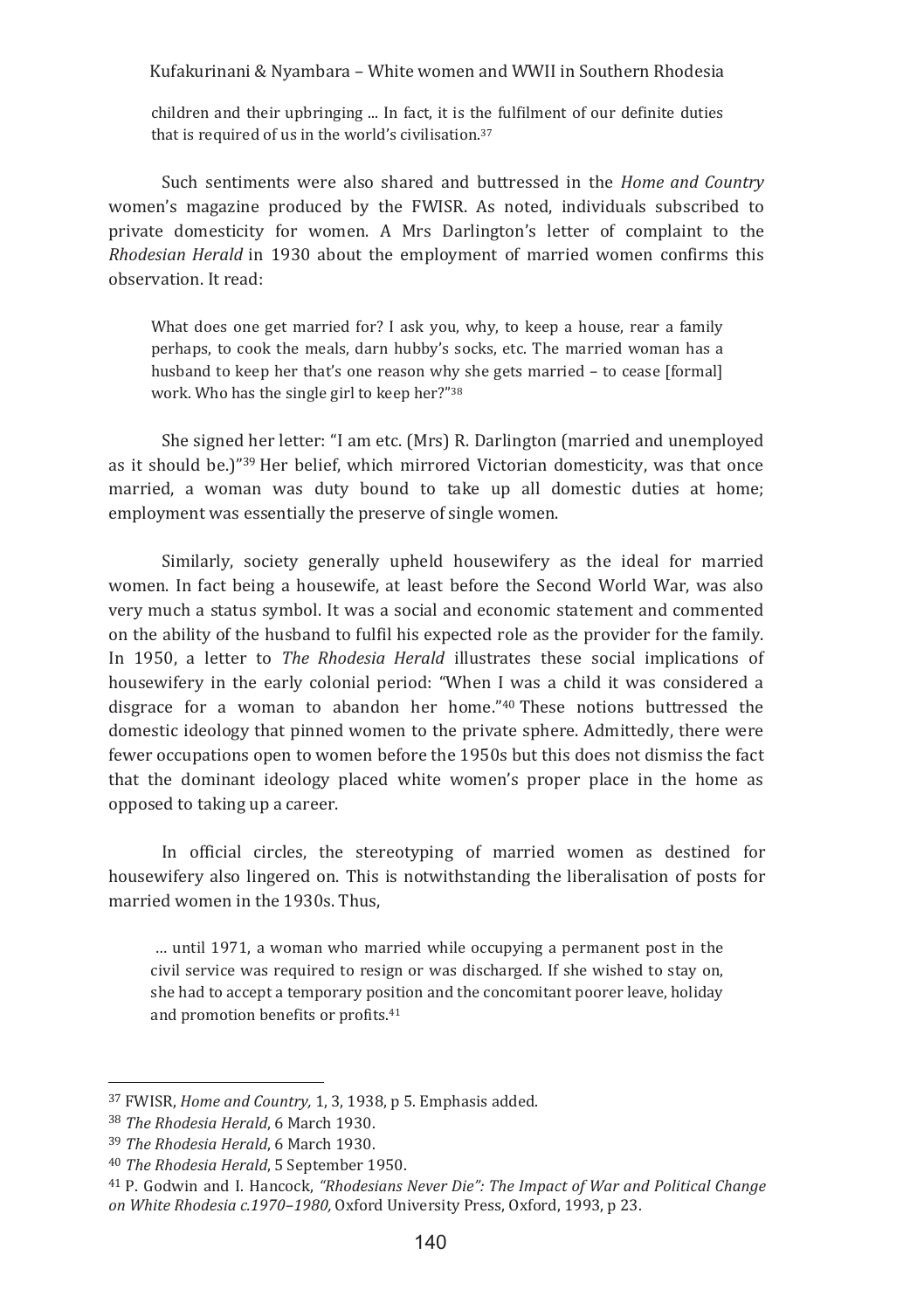For the state, therefore, a married woman's place was the home and her commitment was first and foremost to her children and her husband. The temporary post she was offered after marriage would allow her to be flexible in terms of leaving work or having holidays to accommodate her husband's programmes. All this served to sustain and entrench the domestic ideology which relegated women's place to the private domain. As will be shown, the First and Second World Wars, however, had far reaching impacts on white women's domesticity because an increasing number of these married women moved out of the cocoons of the private sphere and replaced the men who went to the war front or simply took up the ever increasing jobs created by the war economy.<sup>42</sup>

#### White women and the Second World War: escaping the cocoons of domesticity?

In 1939 Europe went to war, ultimately drawing in countries in other parts of the world. This war, like the First World War of 1914–18, impacted on the roles that women played in their societies, albeit in a much more revolutionary and deeper way. The prevalent domestic ideology that ordered white women to stay at home as wives and mothers changed radically as a result of the world wars. When the men went to the warfront, women took the advantage of employment opportunities created by the war economies. During the two wars, white women increasingly left the confines of the home to replace men who had gone to the warfront. These men had occupied various jobs, largely in the public service, and women came in particularly in the clerical services. When compared to the First World War, the Second World War witnessed greater participation of white women outside the home as part of their contribution to the war effort. This was partly because of the intensity of participation of Southern Rhodesia, which was far greater during the Second World War. Even in Europe itself, similar trends were witnessed with regard to women's participation in the war economies. Bonnie Anderson and Judith Zinsser indicate that:

far more than during World War I, women enabled industries to increase production and keep functioning. In Great Britain ... about twice as many women worked in war industries or the armed forces in World War II as did in World War L<sup>43</sup>

Southern Rhodesia, like most of the British colonies was expected to contribute towards the war effort in various ways, direct and indirect. Men were sent to the warfront; camps for prisoners of war were put in place; agricultural production was harnessed to serve the British market; financial and material resources were generated; and air training schemes established. White women in the colonies also contributed towards the war effort. Their participation constituted a reformulation of, rather than an assault on domesticity. This is because during the war, the

<sup>&</sup>lt;sup>42</sup> See U. Kufakurinani, "While a Career is Vital for a Man it is Optional for a Woman: White Women in the Southern Rhodesia Public Service, 1914-c. 1965", MA dissertation, Economic History Department, University of Zimbabwe.

<sup>&</sup>lt;sup>43</sup> B.S. Anderson and J.P. Zinsser, A History of Their Own: Women in Europe from Prehistory to the Present, Volume. 11 (Penguin Books, London, 1988), p 309.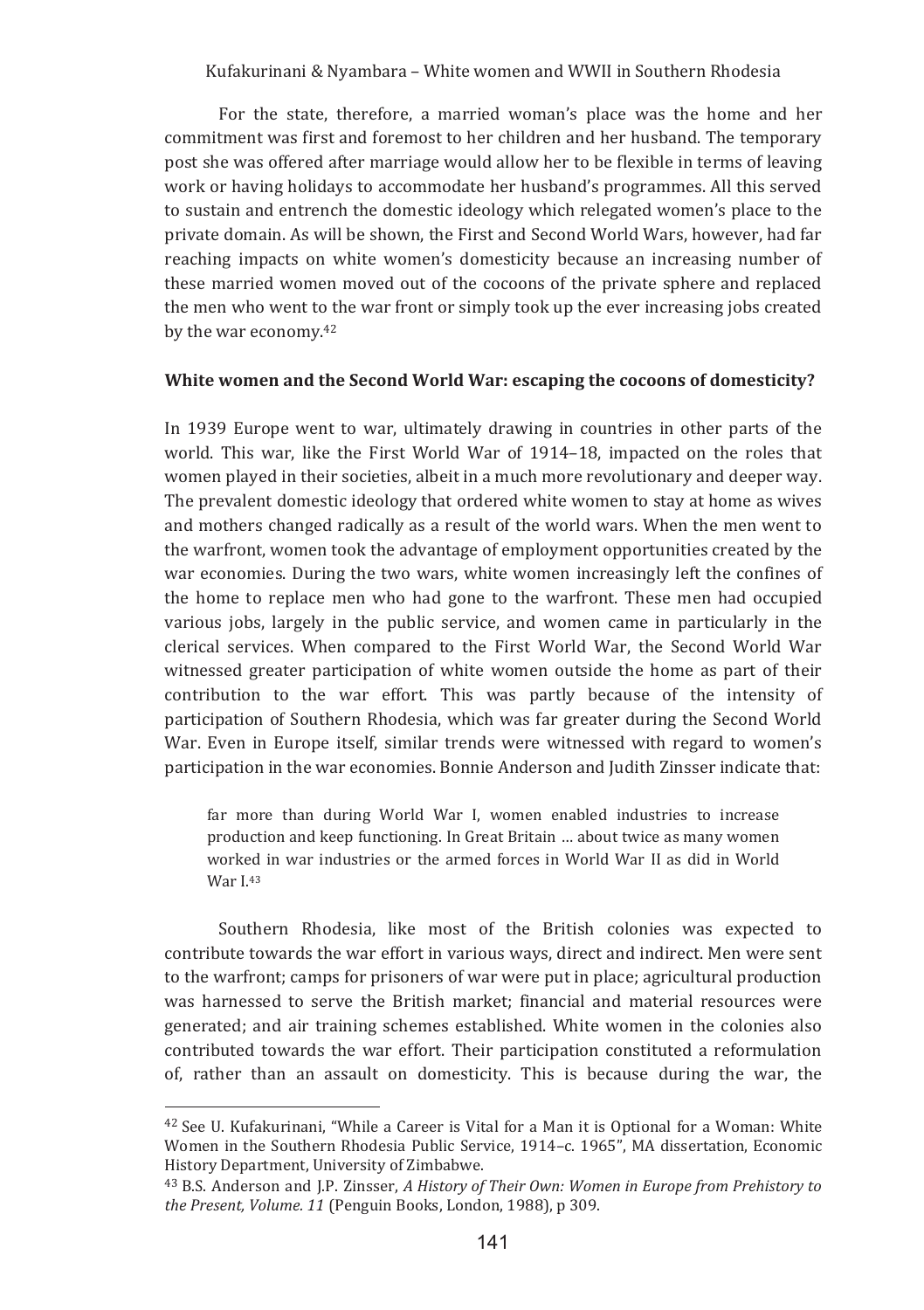boundaries of home had been conveniently shifted to coincide with those of the nation and women's war effort was encouraged in the name of defending "the home and the empire".

The participation of white women bred conflicts and tensions because disagreements erupted over a number of issues including government policy towards women's labour power. These tensions were in themselves "struggles within a struggle" and confirm Stoler and Cooper's thesis of tensions of empire which posits that colonial societies were neither homogeneous nor a smooth sail because they were wrought in tensions that took various forms including gender, race and class.<sup>44</sup>

As "mothers of the nation", white women participated in activities outside the home to defend the homeland. As noted, this participation was in essence an extension of the boundaries of home to coincide with those of the nation and the empire. Noteworthy is the fact that more often than not, women continued to embrace domesticity in this "enlarged home". Commenting on the impact of the two world wars on women's roles in Europe. Stevi Jackson makes a similar observation. noting that "the boundaries between the private haven of the home and the outside world were symbolically re-drawn so that the home became equated with nation."45 Although this paper is concerned mainly with the impact of the Second World War. some comparative remarks must be made about the First World War. Indeed, both wars contributed to the increased employment of female labour outside the home in Southern Rhodesia.

Acknowledging the increased employment of women in the public service as a result of the First World War, in 1917 the Committee on Women Clerks and Typists maintained that "the employment of a certain number of ladies [was] due directly to the abnormal conditions caused by the war and the employment of others [was] indirectly due to the same cause".<sup>46</sup> Prior to the war, clerical posts had been largely occupied by men. Once women started to be employed for clerical services, their economic value was quickly recognised because they were paid less than their male counterparts for the same work. In the light of this, the committee made the following recommendations:

In the opinion of the Committee the experience of recent years shows beyond doubt that a certain number of posts in the Civil Service can be filled by ladies not only more economically but more efficiently than by male clerks and that the

<sup>&</sup>lt;sup>44</sup> Cooper and Stoler (eds), Tensions of Empire and Colonial Cultures.

<sup>&</sup>lt;sup>45</sup> S. Jackson. "Towards a Historical Sociology of Housework: A Materialist Feminist Analysis". Women's Studies Forum, 15, 2, 1992, p 160.

<sup>&</sup>lt;sup>46</sup> National Archives of Zimbabwe (hereafter NAZ), A/3/7/23, Civil Service, Women Clerks and Typists. G. Ade Report. Submitted by the Committee on Lady Clerks and Typists. 11 April 1917.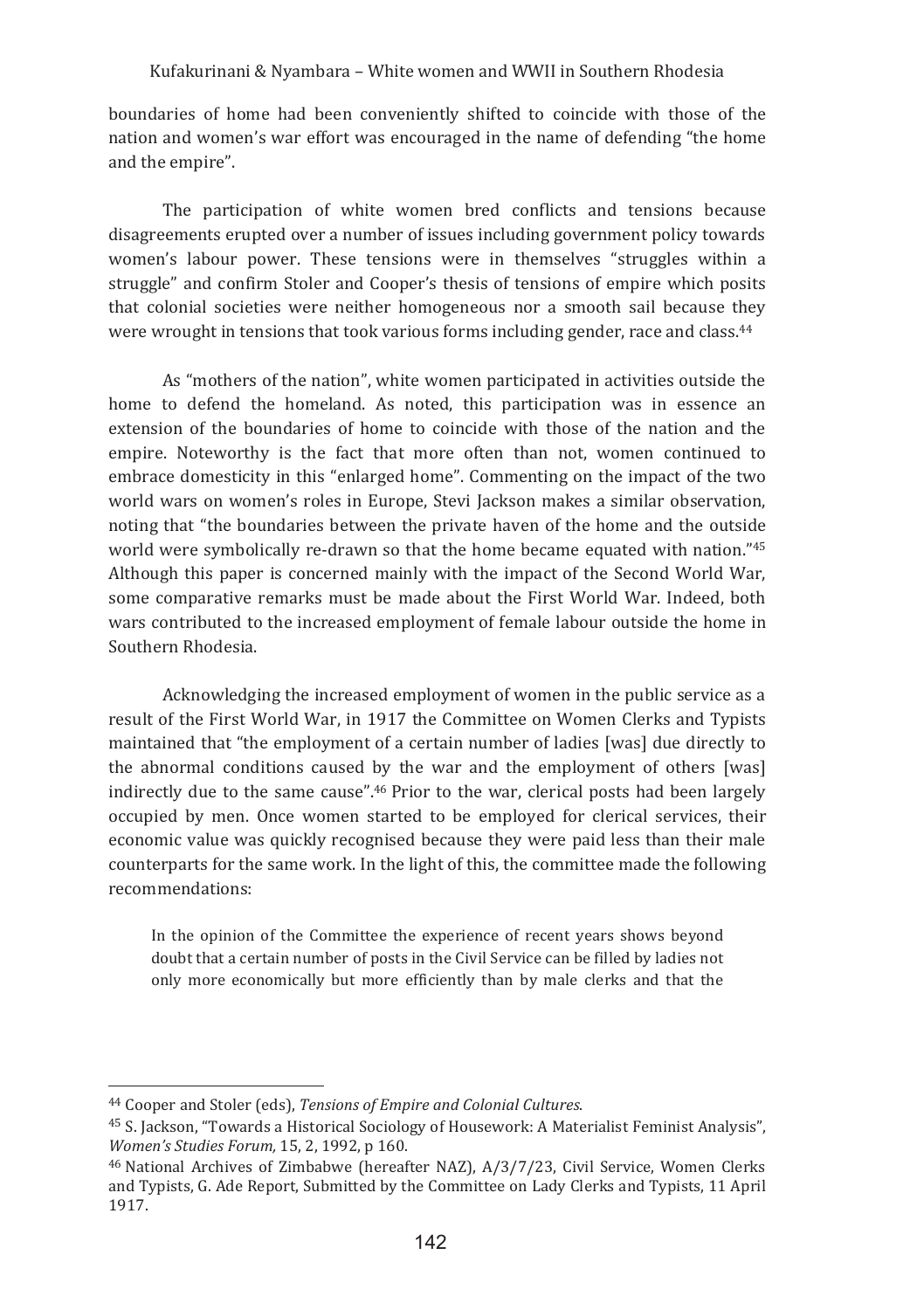permanent retention in the Civil Service of a certain number of ladies is justified.<sup>47</sup>

In 1917, the recommendation of the Bagshawe Committee on Lady Clerks must be appreciated within the context of the economic value of lady clerks. The committee advised that "certain forms of the clerical work ... such as the record work of some offices could be carried out with greater *efficiency and economy* by suitable lady clerks".<sup>48</sup> This realisation of women's economic value was brought to the fore by the circumstances created by the First World War.

The Second World War had even greater far-reaching effects on the formal employment of women: the mobilisation of white women's labour became much more intense. As noted, part of the reason for this increased impact is to be seen in the fact that Southern Rhodesia had greater and more direct participation in this world war than it did in the first. For instance, the country hosted prisoners of war; war refugees; as well as some of the troops.<sup>49</sup> Research suggests that more than any other historical event, the Second World War presented greater opportunities for women to take up employment outside the home - particularly in government service (see Table 1 below). The demand for women's labour was perhaps felt most in the defence services where a number of men left for the war front. Until the Second World War, both the military and the police services in Southern Rhodesia were predominantly male domains on the grounds that "the duties they performed were too strenuous and dangerous for the 'weaker sex".<sup>50</sup> However, shortages of male personnel during the Second World War meant that white women increasingly joined the forces and their labour became highly valued.

In 1941, correspondence on white women's labour in the defence services summed up the desperate labour situation in these government departments, noting that the formation and expansion of industry and air services contributed to a large demand for women recruits between the age of 18 and 45.51 The national expansion of the administrative services (Air and Defence Headquarters), for example, meant a growing demand for women to fill different positions including those as civilian clerks.<sup>52</sup> In this light, the correspondence noted, "it is clear therefore that the demand

<sup>&</sup>lt;sup>47</sup> NAZ. A/3/7/23, Civil Service, Women Clerks and Typists, G. Ade Report, Submitted by the Committee on Lady Clerks and Typists, 11 April 1917.

<sup>&</sup>lt;sup>48</sup> NAZ, A3/7/23, Lady Clerks in Civil Service, Increase in Salaries, Bagshawe Committee on Lady Clerks, 23 March 1917. Emphasis added.

<sup>&</sup>lt;sup>49</sup> For fuller details on Polish refugees in Southern Rhodesia see T. Muguti, "An Economic and Social History of Polish Refugees in Zimbabwe during and after World War Two", MA dissertation, University of Zimbabwe, 2001.

<sup>&</sup>lt;sup>50</sup> M. King, "Serving in Uniform: Women in Rhodesian Defence Forces and the Police, 1939– 1980", BA Honours essay, History Department, University of Zimbabwe, 2000, p 7.

 $51$  NAZ, S726 W13/1/1-15/1/1, Women Power Policy 1940-1945, Correspondence on Women Power Policy from Defence House Headquarters, 17 November 1941.

 $52$  NAZ, S726 W13/1/1-15/1/1, Women Power Policy 1940-1945, Correspondence on Women Power Policy from Defence House Headquarters, 17 November 1941.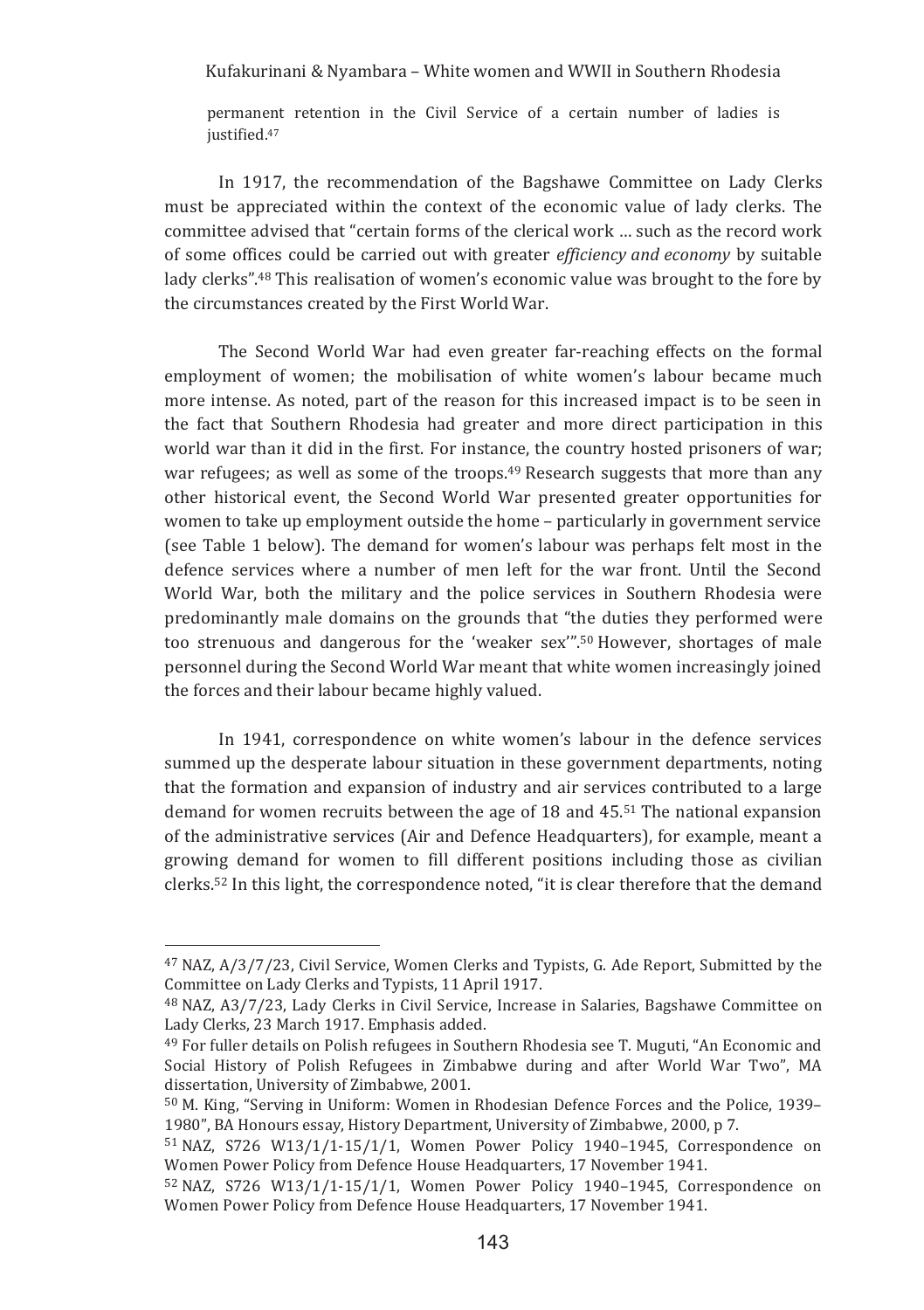is real, urgent and unlikely to diminish".<sup>53</sup> The situation did not seem hopeful because the correspondence on white women's labour observed that "all useful 'free female labour' has already been absorbed".<sup>54</sup> At one time, the army contemplated recruiting white women clerks from those already employed in the civil service. However, this proposal was resisted because it was felt that it would only cause more confusion in government services as a whole, given the fact that the public service was experiencing severe labour shortages as a result of the war. It is for this reason that the Women's Auxiliary Territorial Service (WATS) was established in June 1940 as a desperate measure to alleviate the crisis by looking for white women to perform various duties including clerical services.

| Year        | 1926  | 1931  | 1936  | 1941  |
|-------------|-------|-------|-------|-------|
| No. of      | 2,738 | 3,197 | 4,675 | 6,913 |
| employed    |       |       |       |       |
| white women |       |       |       |       |
| Gainfully   | 157   | 176   | 186   | 246   |
| employed    |       |       |       |       |
| women per   |       |       |       |       |
| 1,000       |       |       |       |       |

Table 1: Number of gainfully employed white women between 1926 and 1941

Source: Adapted from the Report on the Census of the Population of Southern Rhodesia, Part VII, Industries and Occupations of the European Population, 6 May 1941.

The Women's Auxiliary Territorial Service made a crucial contribution towards the war effort, including performing duties as drivers, post-women and mess assistants in training camps. Over time, WATS members were employed in other departments such as catering, stores, workshops and the manufacturing of ammunition at the Bulawayo factory.<sup>55</sup> Its successor, the Southern Rhodesia Women's Auxiliary Military Service (SRWAMS) was established in 1941, and did not deviate much from the roles played by its predecessor except that the new association was, in the words of Monica King, "an improved organised unit".<sup>56</sup> Members of SRWAMS underwent more intensive training and another notable feature was the requirement of a medical examination of women who wanted to be recruited into the service. The word "auxiliary" in both the WATS and the SRWAMS indicated the nature of the subsidiary role which they were expected to play. These organisations were not units of the military service; they were its appendages. This buttresses the observation that women's roles were largely a replay of their domesticity which was also hinged on

 $53$  NAZ, S726 W13/1/1-15/1/1, Women Power Policy 1940-1945, Correspondence on Women Power Policy from Defence House Headquarters, 17 November 1941.

<sup>54</sup> NAZ, S726 W13/1/1-15/1/1, Women Power Policy 1940-1945, Correspondence on Women Power Policy from Defence House Headquarters, 17 November 1941.

<sup>&</sup>lt;sup>55</sup> King, "Serving in Uniform", p 17.

<sup>&</sup>lt;sup>56</sup> King, "Serving in Uniform", p 21.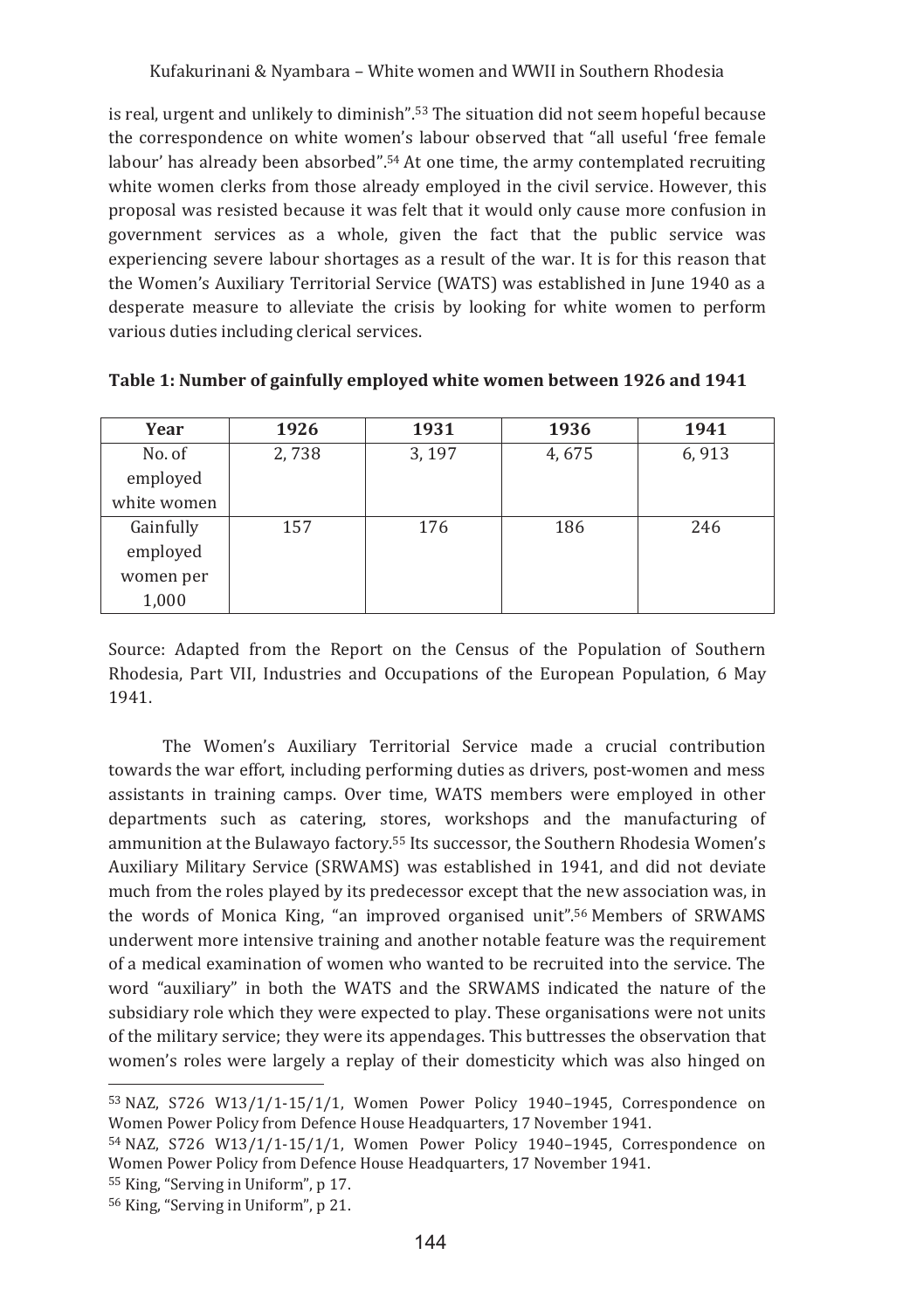playing what was considered a subsidiary role at the home front, subsidiary to that of their husbands at the warfront. The term auxiliary also suggested that women's contributions were not central. As will be shown, this attitude adopted by the state attracted dissatisfaction and resentment from some women.

In an unprecedented fashion, several other white women's organisations in Southern Rhodesia brought their domesticity to the service of home and empire during the Second World War. Their contributions to the war effort also included raising resources for the soldiers (such as clothing); domestic responsibilities such as cooking and washing for the uniformed forces; as well as establishing child care facilities to help release more women towards the war effort. Women's organisations also actively participated in the welfare of refugees, internees and prisoners of war in the colony. During the Second World War, two white women's organisations, namely the Women's National Service League (WNSL) and the Federation of Women's Institutes of Southern Rhodesia (FWISR), stood out because of the nature and extent of their contributions.

When the WNSL was formed in 1939, it was in anticipation of a war crisis which would require the mobilisation of women's labour power to maintain stability in the workplace and the economy at large. One of its original objectives, which seems not to have yielded significant results, was to undertake a national registration exercise of the available labour from white women and their qualifications (to be discussed in detail below). The regulations of the organisation indicate that the government had "given official recognition to the WNSL as being Auxiliary to their Defence schemes".57

Just after the outbreak of the war, the secretary of the Department of Justice and Defence wrote to Lady Russell, the president of WNSL, requesting her to form "a unit on a voluntary basis to supply women for clerical duties to replace men at Defence Headquarters and other officers in the event of a national emergency".<sup>58</sup> However, as will be shown, the WNSL did not play a crucial role in this respect. Instead, as the war progressed. WNSL assumed the role of securing material "comforts" such as blankets, pyjamas and shoes, among other things, for the military. Table 2 below documents just one year of the total comforts collected by WNLS. It seems these comforts were collected from 1940 to 1945 although records of only three years were accessed.

<sup>&</sup>lt;sup>57</sup> NAZ, S750/W2/18, Women's National Service League 1939-1943, Regulations: Women's National Service League.

<sup>&</sup>lt;sup>58</sup> NAZ, S750/W2/18, Correspondence from the secretary, Department of Justice and Defence to Lady Russell, 4 August 1939.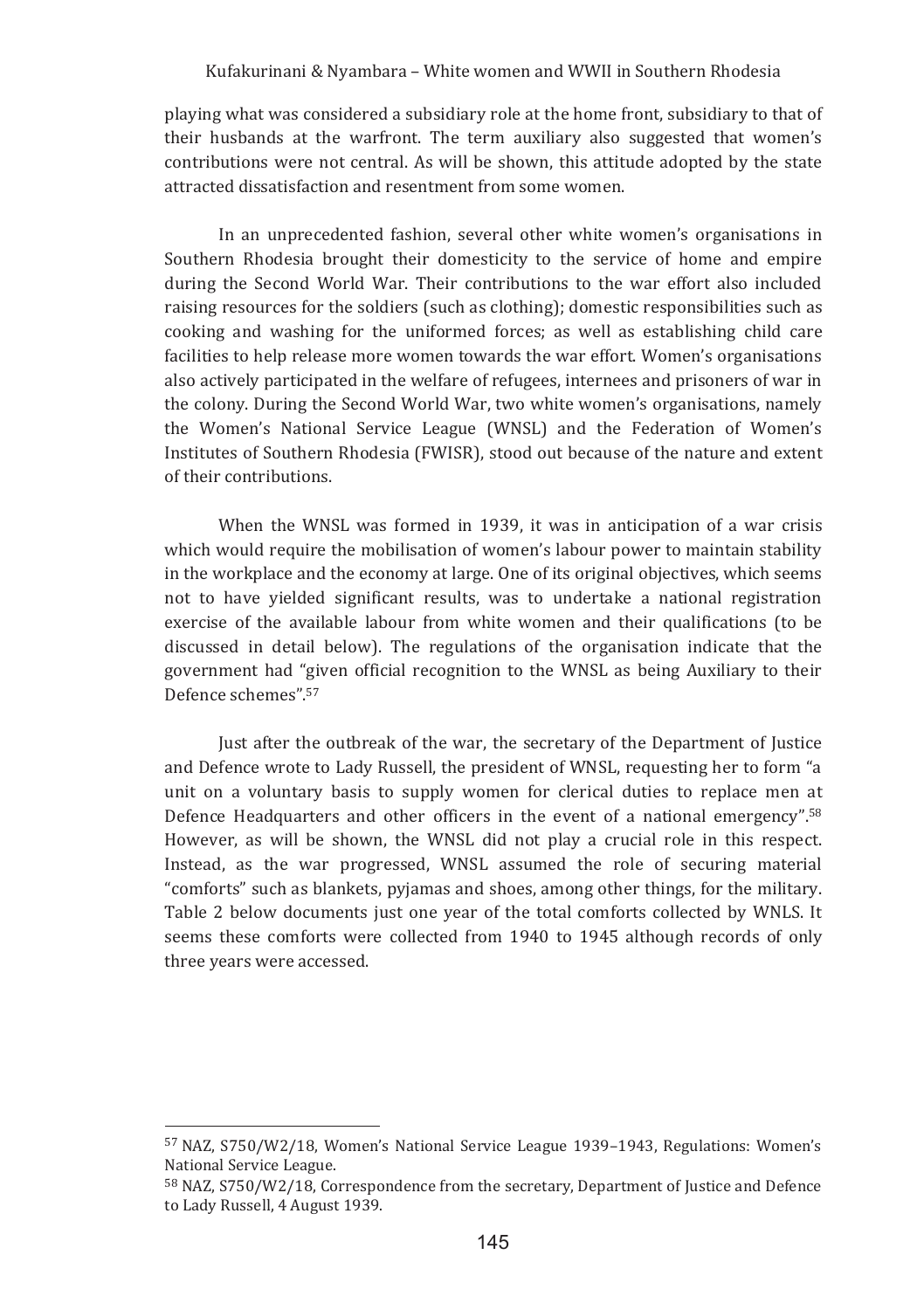| <b>General Items</b>   | Quantity     | <b>Hospital Items</b>   | Quantity       |
|------------------------|--------------|-------------------------|----------------|
| Socks                  | 4,766        | Pyjamas                 | 797            |
| Stockings              | 1,570        | Hospital shirts         | 100            |
| Sea-boot stockings     | 100          | Pneumonia jackets       | $\overline{2}$ |
| Kneecaps               | 6            | Hospital stockings      | 102            |
| Hose tops              | $\mathbf{1}$ | <b>Bed socks</b>        | 10             |
| Pullovers              | 2,354        | Dressing gowns          | 5              |
| Seamen's jerseys       | 191          | Surgeons' gowns         | 5              |
| Airmen's jerseys       | 216          | Orderlies' gowns        | 43             |
| Searves                | 3,370        | Overalls                | $\overline{4}$ |
| Helmets                | 883          | Gauze masks             | 48             |
| Cap mufflers           | 142          | <b>Chest blankets</b>   | 29             |
| Caps                   | 12           | Towels                  | 106            |
| Cuffs                  | 53           | Face cloths             | $\overline{4}$ |
| Mittens                | 297          | Hot water bottle covers | 158            |
| Gloves                 | 66           | Bed pan covers          | 30             |
| Dressing gowns         | 5            | Jug covers              | 8              |
| Holdalls               | 1,157        | Pillow slips            | 123            |
| Hussifs                | 1.939        | Eye-shields             | 20             |
| Glory bags             | 629          | Large number of         |                |
|                        |              | bandages and swabs      |                |
| Ration bags            | 1,542        |                         |                |
| Fly nets               | 779          | <b>TOTAL</b>            | 1656           |
| Spine protectors       | 120          |                         |                |
| <b>Neck Protectors</b> | 948          |                         |                |
| <b>Cup Covers</b>      | 628          |                         |                |
| Handkerchiefs          | 96           |                         |                |
| Cushions               | 90           |                         |                |
|                        |              |                         |                |
| <b>Total</b>           | 21953        |                         |                |

Table 2: Total "comforts" received at the WNSL headquarters for the period 1 July 1941 to 30 June 1942

Source: Adapted from NAZ 482/456/39 Women's National Service League, 1939-1943. Women's National Service Bulletin, 1942.

WNSL's efforts in the supply of comforts for the military were acknowledged from as far away as the Middle East. The liaison officer from the office of the Rhodesian Military in the Middle East wrote:

without exception, both Rhodesian officers and women consulted affirm that these comforts have proved most valuable and welcome and substantiate my view that the only complaints are that these parcels of comfort have come too irregularly and in quantities too small to meet the demand.<sup>59</sup>

<sup>&</sup>lt;sup>59</sup> NAZ, S750/W2/18, Correspondence from the liaison officer, Office of the Rhodesia Military, Middle East, to Defence Head Quarters, Rhodesia, 11 February 1942.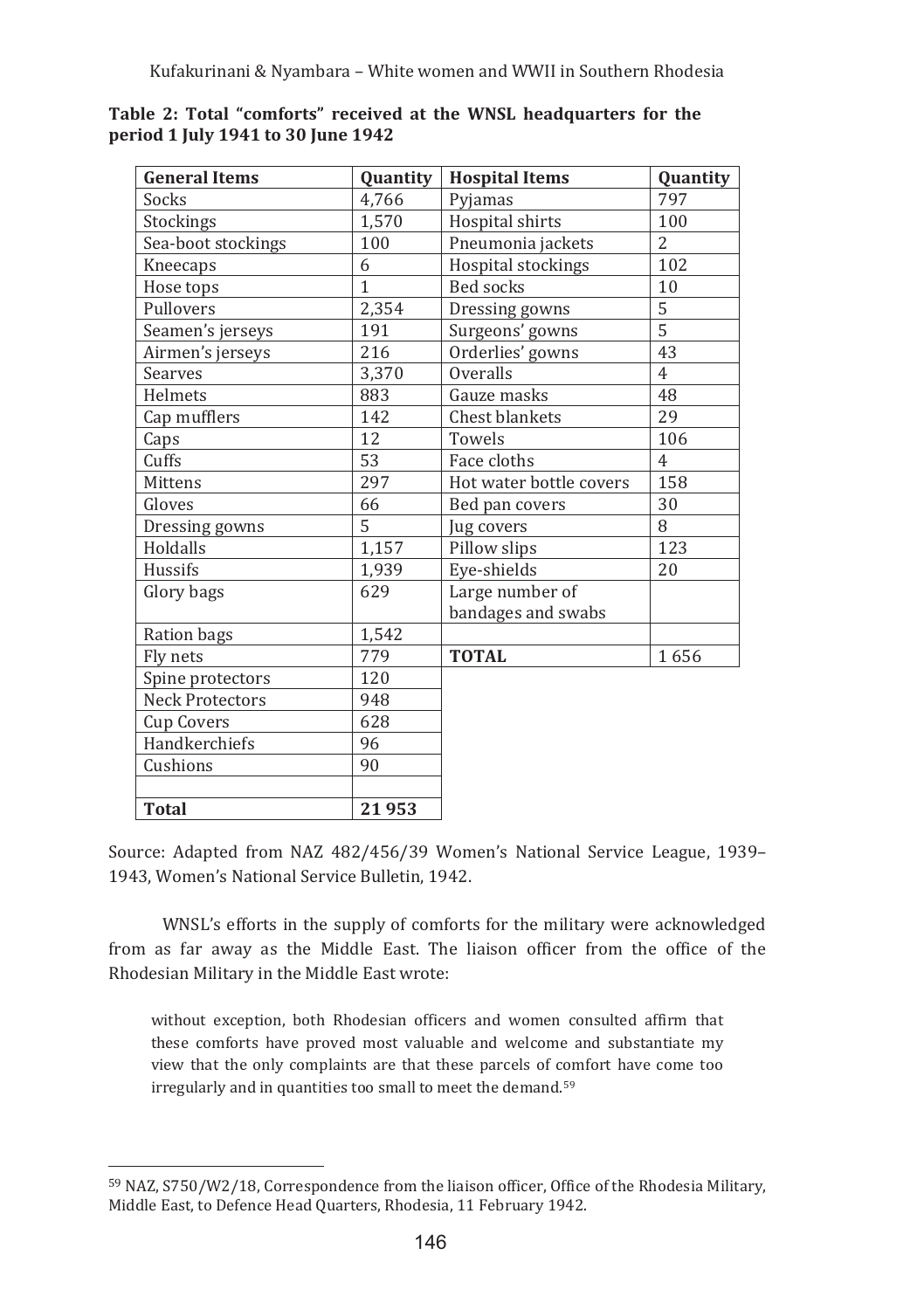Comforts were also sent to "Rhodesian troops and other members of His Majesty's forces, including the Royal Navy at Simonstown and troops in France".60 Clearly women's domesticity had been expanded beyond the home and the national frontiers to include empire. Perhaps it was because of the important role played by the WNSL that the organisation received direct support from the Rhodesian government. For example, in 1942, the WNSL's Bulletin reported that between July 1941 and June 1942, the National War Fund had "given the League Branches through its various Area Committees the sum of £5.694 for the purchase of wool and materials for making comforts".61

Further evidence of women's war effort going beyond the boundaries of Southern Rhodesia is seen when WNSL also assisted with the recruitment of women/girls to Kenya, where women's labour power was also in huge demand as a result of the Second World War, WNSL took responsibility for the screening of the women to prevent recruiting "an undesirable type ... who might give our colony a bad name".<sup>62</sup> Thus WNSL also acted to safeguard the moral reputation of the colony. Lady Russell reported success for the majority who were recruited in Kenya, "The majority of our girls", she wrote, "are working happily. A few are disappointed because they are clerks and not drivers; others because they are not nearer the frontline."<sup>63</sup> Thus in their contribution to the war effort, women continued to be employed in what were considered feminine occupations.

The FWISR also played an active role in supporting the war effort. In the first instance, it allowed the WNSL to use its branch offices in the country for its activities. The FWISR also made financial contributions to the National War Fund through domestic oriented activities such as the selling of tea. flowers and other products associated with the home.<sup>64</sup> It was this fund that was also used by the state to assist organisations such as the WNSL that were making contributions towards the war effort. Another activity conducted by the FWISR was the collection of Stramonium (Datura stramonium), a plant that has medicinal properties. In 1943, the chairperson of the FWISR reported:

This will be the last month of the collection of Stramonium. It is sad to think of the amount spoilt through the difficulty of drying it. The Selukwe Institute arranged for a drying room for the town members - a practical idea. Mazoe

 $60$  NAZ, S750/W2/18, Correspondence from the prime minister, Southern Rhodesia to the minister of External Affairs, Cape Town, 16 March 1940.

 $61$  NAZ, S750/W2/18. Correspondence from the prime minister. Southern Rhodesia to the minister of External Affairs, Cape Town, 16 March 1940.

<sup>62</sup> NAZ 482/456/39, Correspondence from Lady Russell, the vice-president of the WNSL to the prime minister, Mr Huggins, 2 October 1940.

<sup>&</sup>lt;sup>63</sup> NAZ, 482/456/39, W. Russell (Women's National Service League) to Mr Beadle, parliamentary secretary to the prime minister, 23 January 1941.

<sup>64</sup> K. McClintock, "Women's Institutes Notes: Chairman's Comments on Many Matters of Great Interest", Vuka, 3, 5, 1943, p 37.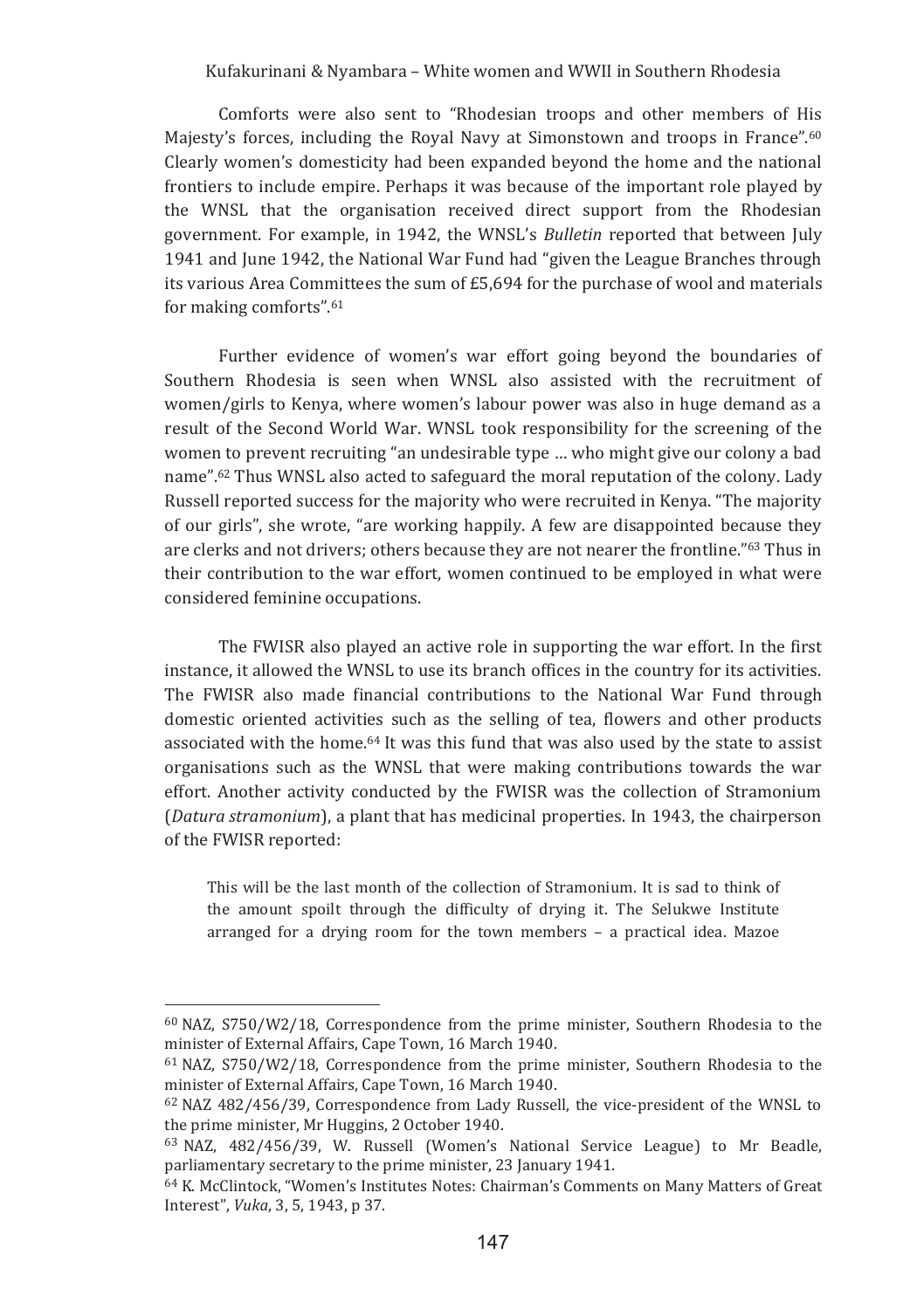Central has sent 3 761 lbs. (dried) and offered natives in the reserve 2d, per lb. dried, or 9d, for 20lbs of undried Stramonium.<sup>65</sup>

Stramonium was eventually shipped to the metropole were it was valued for its medicinal properties that came in handy for the fighting soldiers. Women's organisations also extended their domestic duties to the military arena by providing catering and cooking services for military camps. In one of its meetings in 1941 the FWISR, for instance, encouraged its members to turn their attention to providing catering and cooking in military camps because it considered this type of service to be a "women's sphere and [one] where we could give great help".66

FWISR branches also played a very important role in overseeing the welfare of Polish refugees<sup>67</sup> and prisoners of war.<sup>68</sup> This involved providing shelter, food, comforts and other necessities. A summary compiled in 1943 by Kathleen McClintock, at the time the chairperson of the FWISR, on the activities of this organisation during the war noted the following:

Social Services: (Convener, Mrs J. P. Mackenzie) - Has taken an active part in agitation for increased hospital accommodation, and dealt with questions concerning control of prices, the grading of meat, better conditions of VAD's ... convalescent homes for service and civilian invalids, priority ratings for essential goods, eviction of natives from the model village at Marandellas, installation of Polish women in village from which natives had been evicted, and the care of children whose mothers are in full-time employment.<sup>69</sup>

These activities demonstrate the important role played by white women and their contributions to the war effort. They also confirm the influence of the domestic ideology because women were channelling their energies outside the home. As Margaret Allen observes of British women during the Second World War, in Southern Rhodesia, "... some of the most central elements of the domestic ideal were attacked during the war, as women were encouraged to cut down on the time they spent on housework".<sup>70</sup> Husbands and children could now be sacrificed in the name of the war as white women embraced the new emphasis on their identity as "mothers of the empire."

<sup>&</sup>lt;sup>65</sup> McClintock, "Women's Institutes Notes: Chairman's Comments on Many Matters of Great Interest". Vuka. 3.5.1943. p 37.

<sup>&</sup>lt;sup>66</sup> NAZ S2791. Federation of Women's Institutes of Southern Rhodesia.

<sup>&</sup>lt;sup>67</sup> K. McClintock. "Women's Institutes Notes: Preparing for the Gwelo Congress and Other Matters", Vuka, 3, 3, 1943, p 33.

<sup>&</sup>lt;sup>68</sup> K. McClintock, "Women's Institutes Notes: Summary of Year's Work by Officers and Conveners", *Vuka*, 1, 2, 1943, p 43.

<sup>69</sup> McClintock, "Women's Institutes Notes: Summary of Year's Work by Officers and Conveners", Vuka, 1, 2, 1943, p 43.

<sup>70</sup> M. Allen, "The Domestic Ideal and the Mobilisation of Woman Power in World War II", Women's Studies International Forum, 6, 4, 1983, p 403.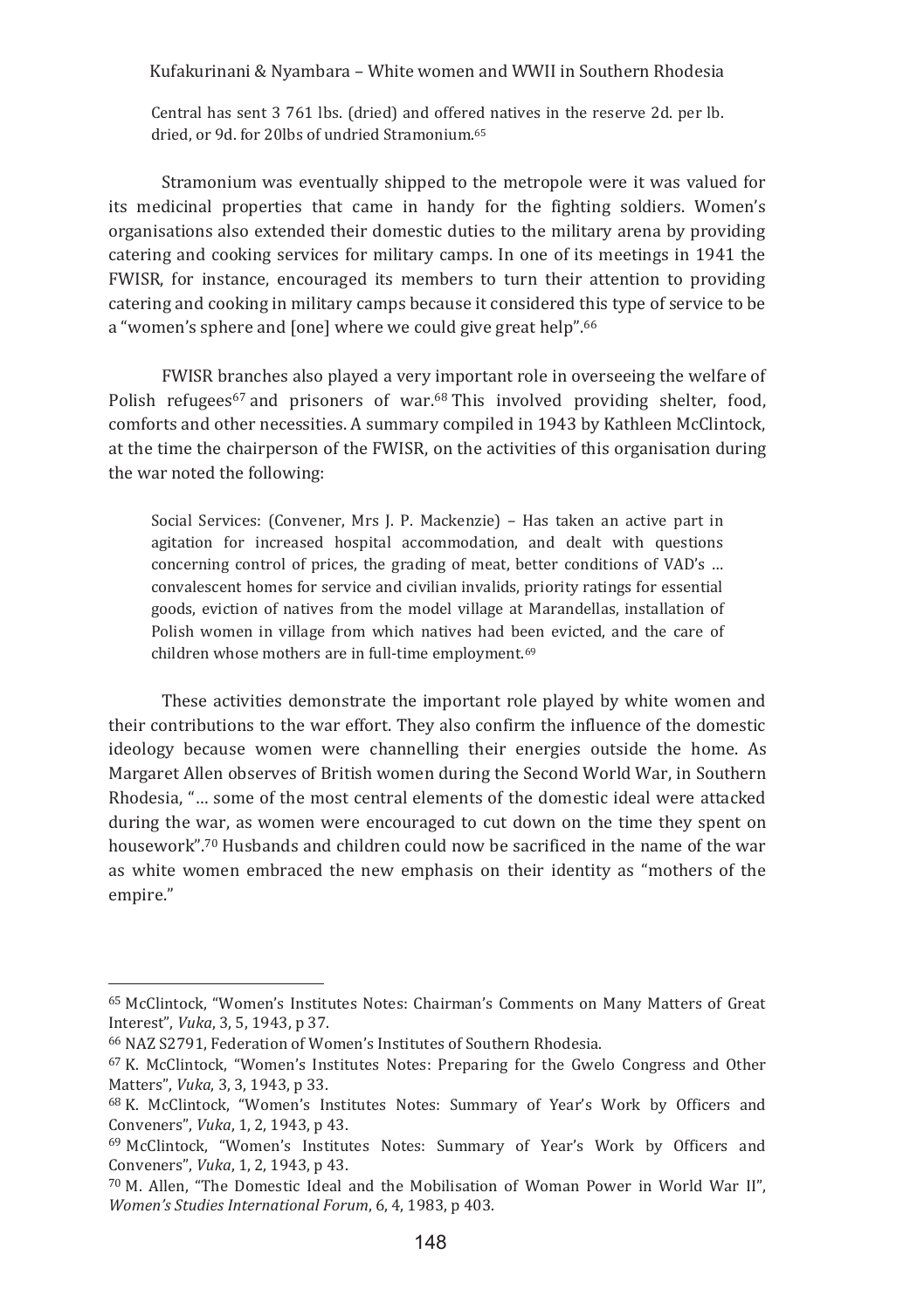However, it is also important to acknowledge other factors that pushed white women into employment apart from the pull factors associated with the increased demand. Women's increased employment outside the home was also a product of push factors such as the death of spouses (at times as a result of the war) as well as the rising cost of living during and after the Second World War. Tatenda Ganyaupfu notes that "by 1940, the cost of living in Southern Rhodesia increased slightly marked by a 3% rise in the cost of food, fuel, rent and lighting and a 23% advance in retail prices".<sup>71</sup> Admittedly, as Ganyaupfu notes, the rise of the cost of living in Southern Rhodesia was modest in comparison with South Africa and UK.<sup>72</sup> The continued rise in the cost of living beyond the war partly explains why the employment of women was neither drastically reduced nor reverted to the pre-war era. One working Rhodesian woman expressed this point in *The Rhodesia Herald* in 1950:

I go to work Sundays, holidays, and every day as a hotel receptionist – because I have got to, just to make ends meet ... my husband and I do not drink intoxicants; do not keep any Native Servants, and seldom go to the pictures. And yet it will take us all our time to pay for the licence of our little car.<sup>73</sup>

Another white woman made a similar remark in *The Rhodesian Herald* of the same vear:

I am a home lover and would far rather stay at home, but I want to give my children opportunities which I could not have when a child, but my husband's salary is not sufficient with today's high cost of living, to live a normal life (we do not go to dances, sun-downer parties, etc.) and so I go to work. But still I have not money to burn. If I give up my job, my children would have to give up their dancing, horse riding etc. and would have to give up their thoughts of a career, one of which is to become a veterinary surgeon.<sup>74</sup>

Thus it appears that many white women were forced women to remain in the workplace and contribute to the welfare of the family because the husband's salary alone was being eroded by the ever increasing cost of living.

#### Child care during the war: accommodating women's changing roles and status

Child care was one of the biggest challenges to women's entrance into the labour market. Though most white households had domestic servants,<sup>75</sup> there seemed to be some distrust in leaving children under the care of Africans for various reasons.

<u> 1989 - Johann Stein, mars an t-Amerikaansk kommunister (</u>

<sup>71</sup> T. Ganvaupfu, "Economic Stabilisation through Government Regulation: A Review of Price Controls in Southern Rhodesia, 1939–1952", Honours essay, Economic History Department, University of Zimbabwe, 2013, p 30.

<sup>72</sup> Ganyaupfu, "Economic Stabilisation through Government Regulation", p 30.

<sup>&</sup>lt;sup>73</sup> The Rhodesia Herald, 16 September 1950.

<sup>&</sup>lt;sup>74</sup> The Rhodesia Herald, 11 September 1950.

 $^{75}$  Pape notes that "Even as early as 1904, there were 6,991 African domestic workers, more than one for every two white people in the colony", and adds that this ratio remained relatively constant until 1940. See Pape, "Black and White", p 701.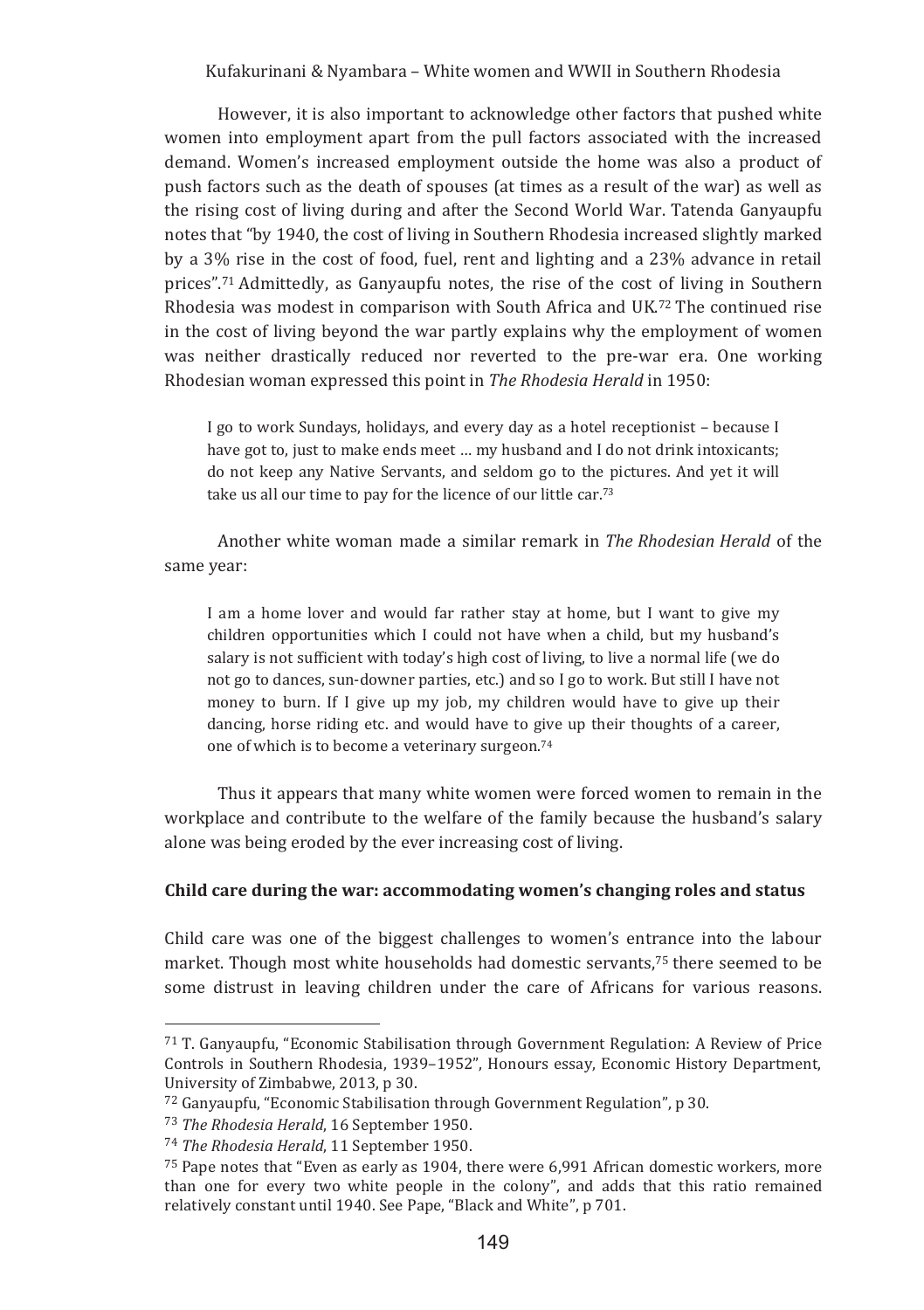Brundell's report referred to a case of assault allegedly committed by two African domestic servants on a 6 year old white girl. Part of the report read:

The attempt at rape by these natives resulted in the child contracting a venereal disease ... I make special reference to this case as it is one of the many offences of a similar nature although less serious. It constitutes a practical illustration of the danger attending the employment of male servants with the care and custody of children of tender age.<sup>76</sup>

A letter of advice to European women in the colonies by the East Africa Women's League reprinted in 1938 in Rhodesia, Home and Country, for white women in Rhodesia, also reflects on the fears that white women had about dependence on African domestic service:

During the past years there have been a number of cases of rape by natives on European women and children of varying age, and there have been cases of venereal diseases among little white girls which have been and are being proved to be the result of contact with native servants ... Facts such as these are proof that European children should never be given into the unrestricted care of native servants, and that the greatest watchfulness must be exercised by parents who should never allow their children of either sex to be with native servants, out of sight or earshot of a reliable European.<sup>77</sup>

This may well be an exaggerated picture where Rhodesian society was concerned. However, it indicates some of the fears, uncertainties and suspicions that white women held about their African domestic servants. It also partly explains why the issue of care for children was crucial if women's labour power was to be exploited fully.

The expansion of day care facilities for children in the form of crèches, for example, was one effort towards addressing the problem of care for white children. In my research, the first references to crèches for children of working mothers were made as early as 1936 and these crèches were run privately. In the same year, the FWISR impressed upon the government that it should "introduce Nursery Schools in the general educational scheme".78 This would see the establishment of public crèches which would be relatively cheaper because of government subsidies. At that point, the need for crèches was rationalised on the grounds that there was "a great desirability of providing occupations and pre-school training for the younger children

<sup>&</sup>lt;sup>76</sup> NAZ, S1222/2, Black and White Peril in Southern Rhodesia: Special File, 1916, Report by Jos A. Brundell, the superintendent of the CID, BSAC Police, 13 March 1915. The report looked at prostitution by white women in Southern Rhodesia. It also made reference to some cases where African servants were alleged to have abused white children.

<sup>77 &</sup>quot;Advice to European Women" (Reprinted with acknowledgement to East Africa Women's League), Rhodesia, Home and Country, 1, 3, 1938, p 43.

<sup>&</sup>lt;sup>78</sup> NAZ, S824/198/1, Correspondence from the Federation of Women's Institutes: Miscellaneous Subjects, 1943–1950, from the office of the inspector of schools to the director of Education, 10 July 1936.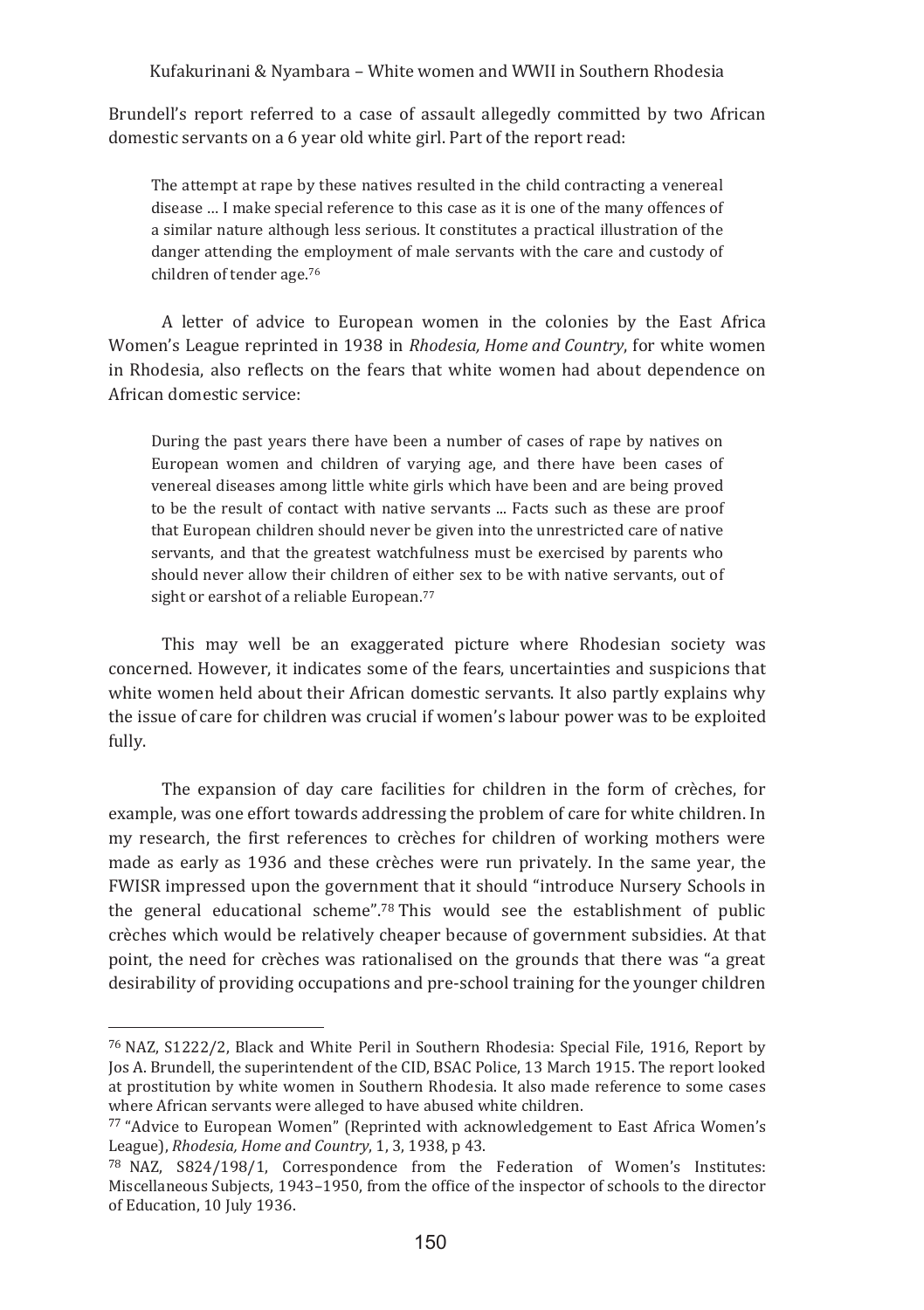and eliminating or reducing the native nurse influence".<sup>79</sup> In response to this request, the inspector of education, who usually attended the annual FWISR conferences, indicated that the time was not yet ripe for government's direct intervention with nursery schools because of the demand which, for him, was uncertain.<sup>80</sup> However, he recommended that "government assistance be given towards the provision of Kindergarten material for the crèches which could be regarded as an experiment towards this direction".81

During the Second World War, the demand for crèches became more urgent as women increasingly took up formal employment and needed child care services to enable their entry into the labour market. In 1941, the FWISR again made a plea to the government to establish nursery schools in various centres.<sup>82</sup> This time, the government indicated that it did not have the capacity: "Buildings are not available and there is considerable difficulty in securing sufficient staff to deal with even those children within the normal school range."83

In 1942, a report issued by the FWISR Education Standing Committee claimed that "One crèche - 'Greenwood' - has been started at Salisbury and one at Bulawayo -'The Children's Home' - but owing to war conditions when so many women are employed in war work, we consider that more such establishments are urgently needed".<sup>84</sup> The committee once again impressed upon the government that the issue of establishing crèches was now a "grave necessity".<sup>85</sup> However, the government did succumb to pressure for more direct assistance in this regard. It proceeded to fulfil the promise of 1941 made by the inspector of education that:

the government would be sympathetic towards giving assistance to those who had made an effort of this kind [establishing crèches], but stressed that we [the government] could not subsidise small private schools whose teachers were not properly qualified for nursery school.<sup>86</sup>

The FWISR recorded the establishment of the first permanent government sponsored crèche in 1944 in Salisbury which would "fill a real need for many mothers" and declared that preference would be "given to children of mothers who

<sup>&</sup>lt;sup>79</sup> NAZ, S824/198/1, Correspondence from the Federation of Women's Institutes: Miscellaneous Subjects, 1943–1950, from the office of the inspector of schools to the director of Education, 10 July 1936.

<sup>80</sup> NAZ, S824/198/1, Correspondence from the office of the inspector of schools to the director of Education . 2 June 1936.

<sup>&</sup>lt;sup>81</sup> NAZ, S824/198/1, Correspondence from the office of the inspector of schools to the director of Education, 2 June 1936.

<sup>&</sup>lt;sup>82</sup> NAZ, S824/198/1, Official note on the Conference of Women's Institutes, 1 October 1941.

<sup>&</sup>lt;sup>83</sup> NAZ, S824/198/1, Official note on the Conference of Women's Institutes, 1 October 1941.

<sup>&</sup>lt;sup>84</sup> NAZ, S824/198/2, Federation of Women's Institutes: Education Matters, 1943-1950, Report of the Standing Committee for Education of the FWISR, 1942.

<sup>&</sup>lt;sup>85</sup> NAZ, S824/198/2. Federation of Women's Institutes: Education Matters, 1943-1950. Report of the Standing Committee for Education of the FWISR, 1942.

<sup>&</sup>lt;sup>86</sup> NAZ, S824/198/1, Official note on the Conference of Women's Institutes, 1 October 1941.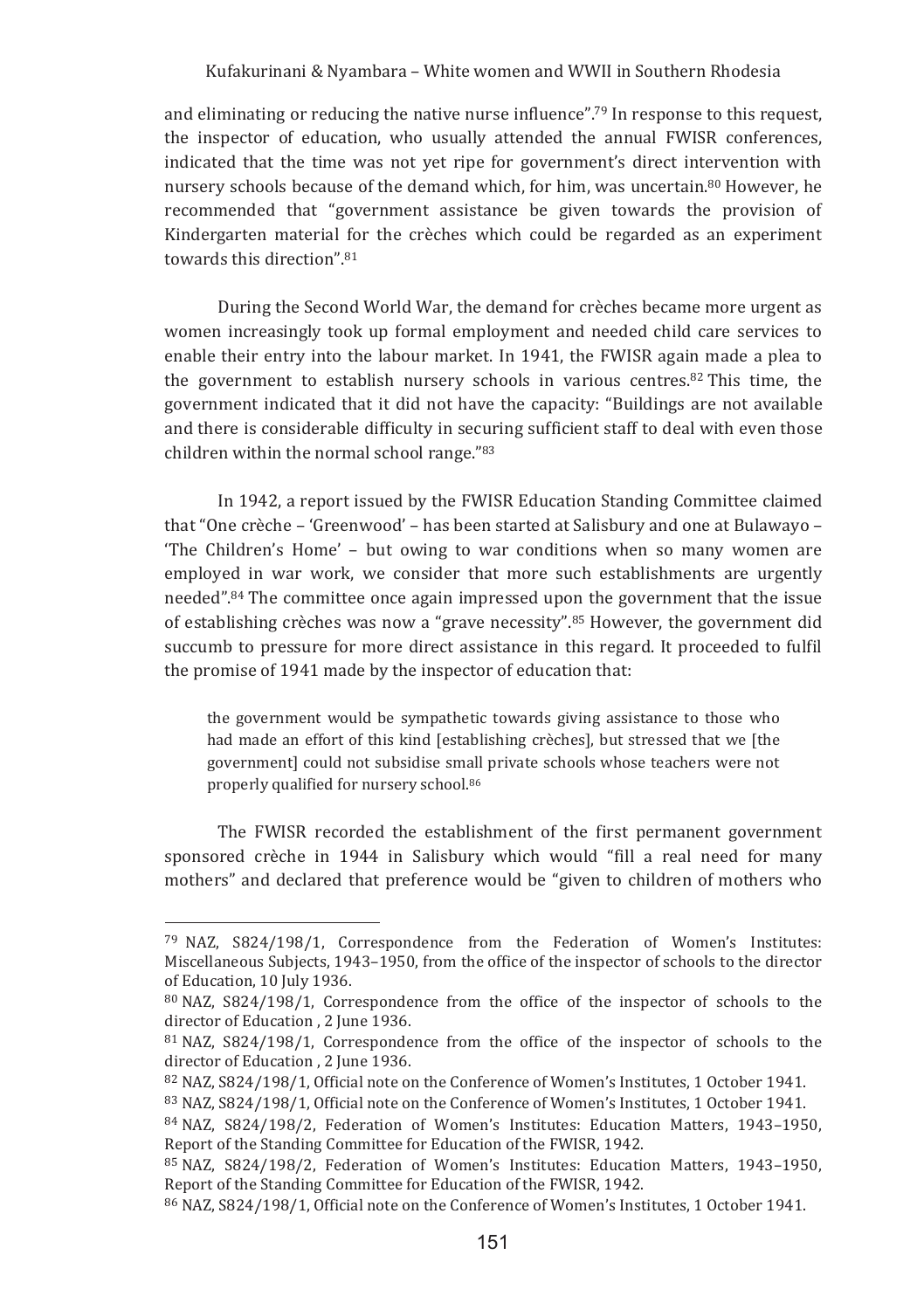[were] working all day".<sup>87</sup> In 1946, A. Cowling, the director of education reported that the government had "decided as a policy to provide nursery schools in urban areas", 88 suggesting that the crèches would spread beyond Salisbury. The direct involvement of the state in the provision of children's day care service was by and large a product of successful lobbying by women's organisations and it helped to accommodate the transition taking place in women's domesticity.

When the FWISR originally advocated expansion and state involvement with the crèches during the war, this did not necessarily imply its support for working mothers or a change of attitude with regard to the primary role of women in society. Indeed, women's organisations such as the League for Professional and Business Women continued to stress the importance of women's private domesticity even during the war, arguing that the care of children was "the first duty and a satisfactory form of war service",<sup>89</sup> However, during the war working women were also increasingly tolerated if not accepted by the Rhodesian state and society because they were considered to be serving a higher kind of domesticity. It is within this context that the campaigns for day care for children must be appreciated. However, it was hoped that the need for crèches would be limited to the war period. In its contribution to Vuka, in October 1944, the FWISR echoed these sentiments:

After the war, when it is hoped that the number of these mothers will be few, the aim of the crèche is to cater for those mothers who want to be relieved of the responsibility of their children for a few hours. Such a purpose is ideal, but it is hoped that the existence of the crèche will not encourage mothers to get jobs when [it is] ... not required that they do so.90

The FWISR still believed strongly in the traditional family setting where the husband worked while the wife was at home and it lamented "the gradual breaking down of the old conception of family life which ... ha[d] been greatly accelerated by war conditions".91 That same year, FWISR's convener for social services, Mary Mackenzie, in her contribution to *Vuka*, discouraged women's continued employment after the war She noted:

<sup>&</sup>lt;sup>87</sup> "WI. Notes: Social Services versus the Federation", Vuka, 2, 2, October 1944, p 67. The full name of the journal was The Official Journal of the Rhodesia National Farmers' Union and the Rhodesia Tobacco Association. It was a monthly journal largely for farmers but the FWISR was also given space to publicise its activities and keep its members updated with Women's Institutes activities. The chairperson made a statement update in every issue and other notable members could also make contributions in this space.

<sup>&</sup>lt;sup>88</sup> NAZ, S824/198/2, Correspondence from the secretary, A Cowling, Department of Internal Affairs to the secretary, FWISR, 22 January 1946.

<sup>&</sup>lt;sup>89</sup> Ouoted in King. "Serving in Uniform", p 15.

<sup>&</sup>lt;sup>90</sup> "WI. Notes: Social Services versus the Federation", *Vuka*, 2, 2, October 1944, p 67.

<sup>&</sup>lt;sup>91</sup> "WI. Notes: Social Services versus the Federation", *Vuka*, 2, 2, October 1944, p 67.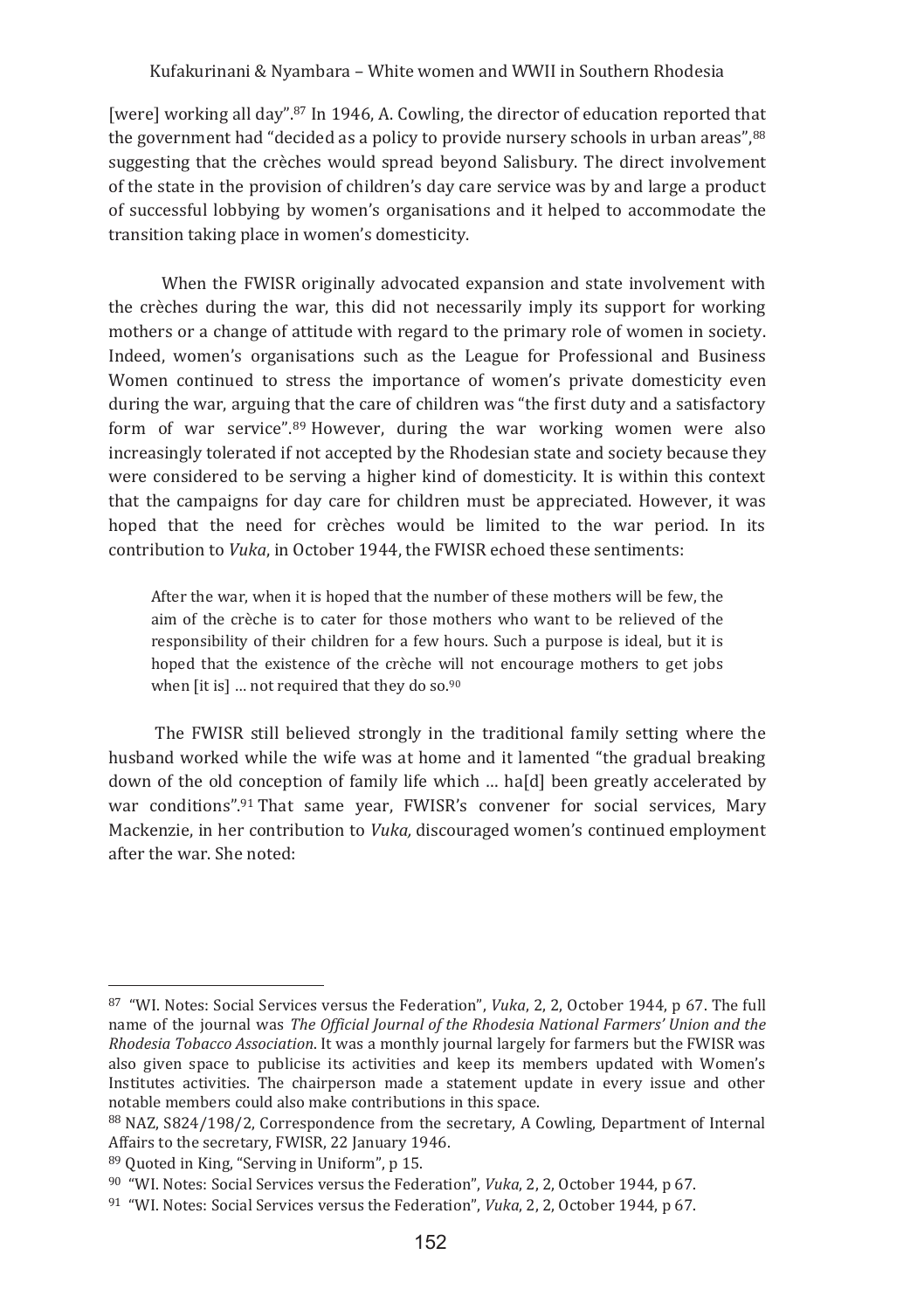A mother who is with her children all the time can seldom give them her best, but a mother who is only with her children at bed time is evading one of her greatest responsibilities in life - the day to day shaping of the child's character.92

The perceived increased delinquency of white children in government schools during the Second World War was attributed to the increasing absence of women from the home while making their contributions to the war effort. This argument was built on the philosophy that women were responsible for shaping children's characters but the war had not accorded them this opportunity because these women were now spending more time outside the home. The FWISR's Standing Committees for Education reported in March 1944:

Since the congress sat in 1943 we have investigated with the Government Official Resolution no. 7 regarding more consideration being given in government schools to the [shaping of pupils' characters] ... being cognisant of the lack of strictly moral behaviour on the part of the pupils. [He] informed us that teachers are doing what they can to rectify this state of things. The authorities attribute the increase in lack of strict moral behaviour to the fact that so many mothers are employed in War work, making home influence and supervision for the proper direction of the children's sense of morality difficult.93

After the war concern for the moral welfare of children continued to be presented as one of the many reasons why mothers should return to care giving at home after the war. However, economic dictates outweighed the fears of the perceived potential harm to the morality of their children as a result of the mother's employment outside the home. The following section examines some of the tensions and conflicts that arose as a result of the war.

# Wars within a war: tensions and conflicts

The Second World War was not without its complications on the domestic front. A number of conflicts emerged on the roles that women were playing. This section discusses tensions and conflicts that women's labour triggered and accentuated in the home during wartime. Some of these conflicts arose when the government attempted to pool women's labour to replace men who had left for the war front. In certain cases conflicts arose over the role and status women assumed at this time. In other instances, women themselves began to press for greater recognition, having realised their value to the government.

In a desperate bid to harness female labour in the public service to replace men on active service, the colonial state embarked on a number of recruitment schemes. Two of these will be discussed as case studies because of the controversies and conflicts they aroused. The first was a scheme for the registration of all white

<sup>&</sup>lt;sup>92</sup> "WI. Notes: Social Services versus the Federation". *Vuka.* 2. 2. October 1944. p 67.

<sup>93</sup> NAZ, S824/198/2, Federation of Women's Institutes: Education Matters, 1943-1950, Standing Committees for Education, FWISR, 22 March 1944.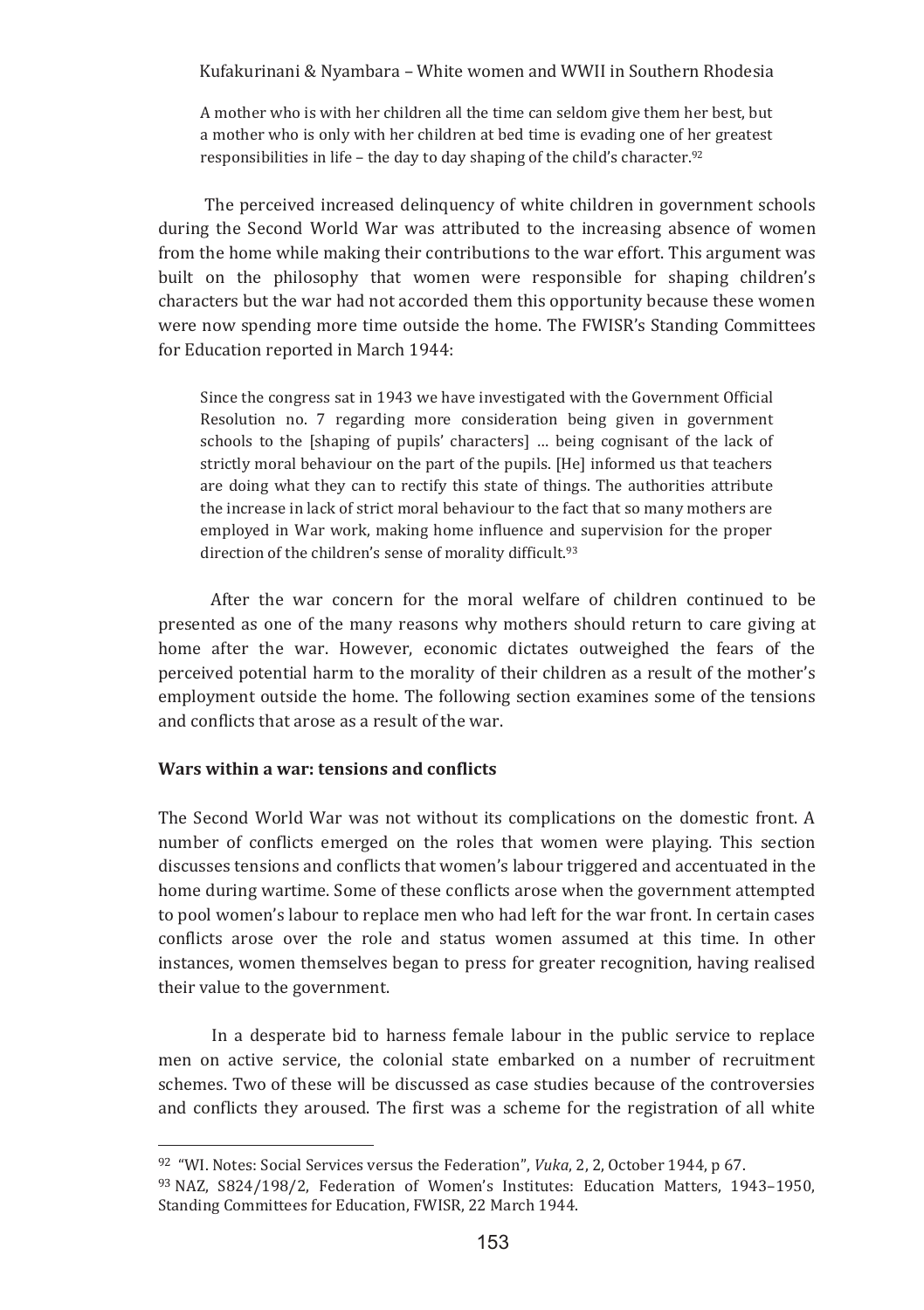women promulgated by an Act of Parliament in 1939. The second initiative was the introduction of a refresher course which involved the (re-) training of women clerks who had resigned. These women were to be trained in private schools at the expense of the government and were expected to replace men who had gone to the warfront. The state announced this scheme in 1940. Both these initiatives demonstrated an increase in the significance of female labour to the colonial government.

The 1939 National Registration Act introduced compulsory registration of white women in the colony between the ages of sixteen and fifty-five. White women who were sixteen years of age and older who came into the country had to register within seven days of their arrival or within ten days after reaching the age of sixteen. Employers were also expected to supply a register with statistics of the white women employees.<sup>94</sup> As noted earlier, the WNSL was supposed to oversee this registration which was expected to help the state analyse its existing human resources (potential and actual) in anticipation of wartime labour demands. It was also about controlling this potential labour pool. (This was not the last time that the colonial regime attempted to put women under some kind of enforced control or surveillance. In the 1970s, during the liberation war, African women were subjected to a similar experience, albeit more intense, when they were obliged by law to be registered and obtain identity cards as part of the government's effort to control their mobility.)

Judging from some of the correspondence that ensued, the registration exercise of 1939 does not seem to have vielded spectacular results because there was a great deal of confusion over the implementation and adoption of the initiative. In 1940, for example, one observer from the air force cast doubt on the success of the efforts of the WNSL in overseeing the registration exercise. A letter from the Rhodesian Air Group Headquarters read: "The Women's National Service League as a medium for the registration of women has been a *dismal failure*, whatever, they may say to the contrary."<sup>95</sup> This was also a reflection of a long standing wrangle between head of the Air Group Headquarters and WNLS in which the latter trivialised the role played by WNLS in general. The failure to achieve notable successes in the registration initiative can also be attributed to complications and delays in implementation. King notes that it was only in 1942 that actual registration began and even then, it was sluggish - and yet the need for white women's labour continued to rise.<sup>96</sup> Eventually the WNSL shifted its attention from the registration exercise to the supply of material comforts for the troops, where, as already noted, it registered far greater success.

Perhaps the greatest achievement of the WNSL was its initiative to recruit women to serve in Kenya, as discussed above. However, this brought the organisation into direct conflict with the colonial government which was battling to meet its own

<sup>94</sup> M. King, "Serving in Uniform" p 14.

 $95NAZ.$  482/456/39. Correspondence from the Rhodesian Air Training Group headquarters to the prime minister, G.M. Huggins, 2 October 1940. Emphasis added.

<sup>&</sup>lt;sup>96</sup> M. King, "Serving in Uniform", p 15.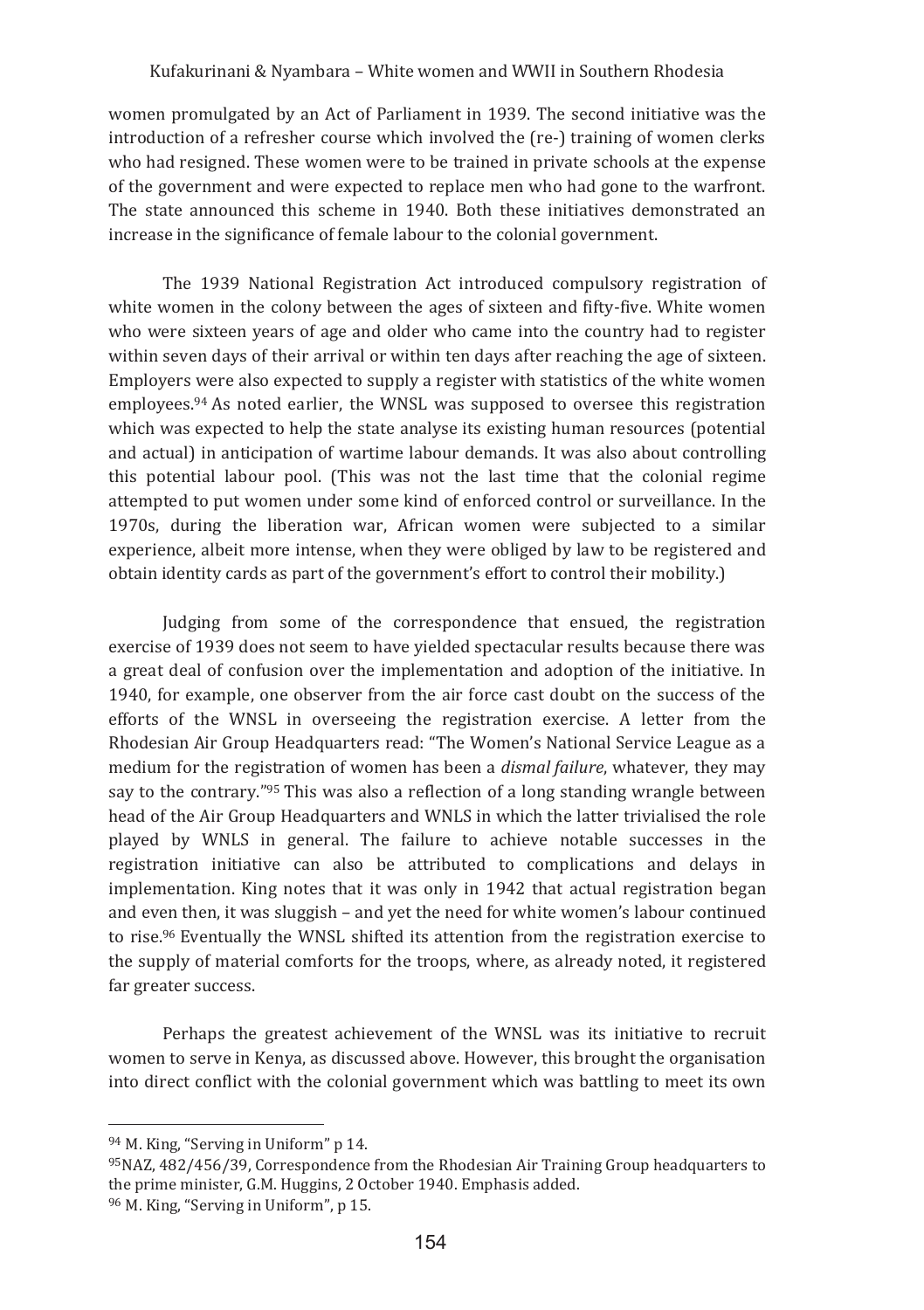labour demands. Evidence suggests that Kenya was a popular destination for single white women from Southern Rhodesia because it seemed to hold better prospects compared to life in Southern Rhodesia. Women tended to resign from the public service to take up opportunities in Kenya. WNSL tried to protect themselves from the wrath of the government by accepting only those women who had been granted permission to resign by their supervisors. However, it is doubtful that this measure effectively cushioned the Rhodesian government from losses to their Kenyan counterparts. In any case, the very fact that WNSL was recruiting from Southern Rhodesia for a destination believed to have better prospects meant greater competition on the labour market for the Southern Rhodesian government.

Another source of conflict was the government's attitude towards WNSL and the role it played. The WNSL accused the government for taking WNSL for granted by not treating it in the same way that similar organisations were being treated in the empire. For example, the WNSL argued that elsewhere an organisation such as theirs would have been part of the army with a uniform and official recognition in the form of ranks. The members of the WNSL continuously requested the government to improve the status of the WNSL by treating it as if it were a military organisation. But these requests for improved status fell on deaf ears. A letter from the Rhodesia Air Training Group Headquarters advised the colonial government:

If there should be any wish that it [WNSL] should be reconstituted and divided into sections or units, put into uniform, ranks given to the officers, etc., they might be allowed to follow their fickle fancy, but for heaven's sake leave it as it is, a purely voluntary organisation in which the government shows a benevolent interest, but which it does not wish to interfere with.97

It is this "distant" interest of some government officials towards the WNSL that partly explains one complaint raised by Made Holdengarde, a member of the WNSL Bulawayo branch. She was complaining about the women having to operate without their own office and adequate office equipment and yet the organisation was playing a vital role during the war. She protested vehemently:

Candidly, I feel it is a gross injustice for the government to ask for the women of the country to do this work [voluntary activities] and yet to withhold the essential [recognition] and expect them [the women] to find the ways and means with which to run an office efficiently.98

The second measure, the refresher course scheme, was introduced in Salisbury and Bulawayo. These refresher courses were largely focused on shorthand, bookkeeping and typewriting. Married women with previous office experience were targeted to take up these courses so that "they would be fit to fill senior positions"

<sup>97</sup> NAZ, 482/456/39, Correspondence from the Rhodesian Air Training Group headquarters, to the prime minister, G.M. Huggins, 2 October 1940.

<sup>98</sup> NAZ, 482/456/39, Letter from Made Holdengarde to the chairperson of the WNSL, 14 September 1939.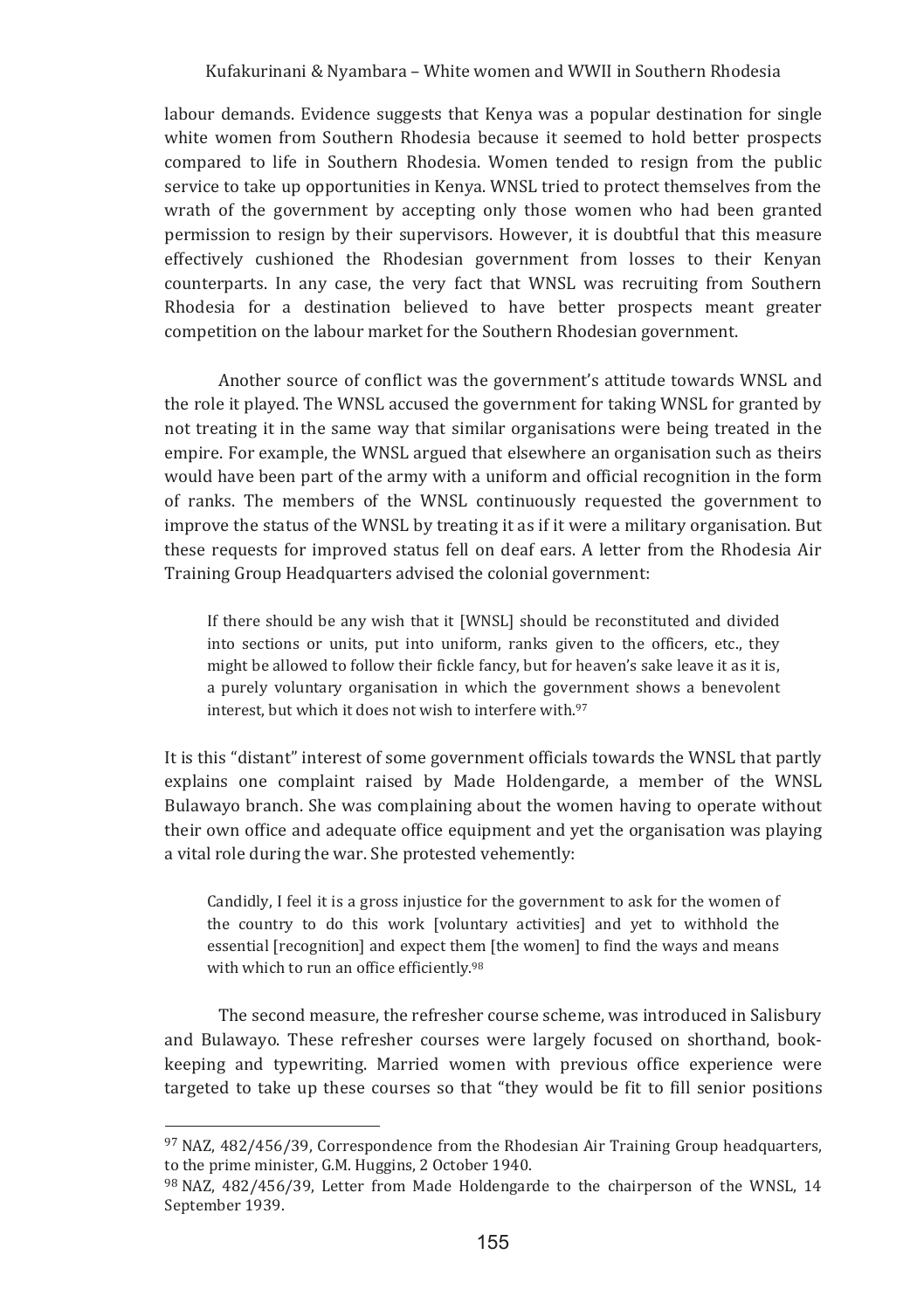vacated by men called away for military service".<sup>99</sup> The colonial government took responsibility for the retraining of these women by providing subsidies to the selected schools. In Salisbury, the scheme did not arouse much controversy because there was only one private school which was automatically nominated to participate in the scheme. In Bulawayo, the nomination of one school to participate in the scheme out of the three existing private commercial schools generated discontent and scathing criticism from the two schools that were excluded.<sup>100</sup> The commercial schools in Bulawayo were Williams Business Academy: Bulawayo School of Shorthand; and Kivell School of Bulawayo. The latter was the one nominated to take up the government scheme.

The two schools that were not selected felt that if indeed the goal of the state was to pool as much in the way of human resources as possible for the war effort, then every school had to participate. The principal of Williams Academy writing to T.W.W. Beadle, a local member of parliament, noted: "The singular action of the local Education Officer in this connection appears to violate all Government promises to ensure the pooling of all Rhodesian resources economically and otherwise."<sup>101</sup> The principals of the excluded schools were also bitter about the fact that Kivell, a school that had only been recently established, was given preference to undertake the initiative. For the principal of Williams Academy, this preference of a less experienced school, held them up "to ridicule in this and other places as being unfit to rank with a comparative newcomer into our particular ranks".<sup>102</sup>

It seemed to all boil down to the public image that was being portrayed by the government's selection of a single school out of the three. Typical of private profitmaking institutions, the appointment of Kivell School and the message it was likely to send about the excluded schools was thus seen as potentially affecting their ability to make profitable business. The principal of Williams Academy's letter read as follows:

Again by this questionable appointment of the Kivell School as the sole operator to handle Government refresher courses in commercial education, Government is acting as an advertising adjunct to that school, and is definitely interfering with

<sup>99</sup> NAZ, S482/198/40, Government scheme for commercial training of women to replace men in 1940, correspondence to Kivell School re commercial tuition, from the Education Officer H.D. Sutherns, 18 February 1941.

<sup>100</sup> The other private schools felt that the chosen school now had an unfair advantage over others because it was subsidised by the government in its operations. The fees at the chosen school were now more competitive than those at the other two schools.

 $101$  NAZ, S482/198/40. Government Scheme for commercial training of women to replace men 1940, Letter from Williams Academy School to Capt. T.W.W. Beadle, member of parliament, 13 July 1940.

<sup>&</sup>lt;sup>102</sup> NAZ, S482/198/40, Government Scheme for commercial training of women to replace men 1940. Letter from Williams Academy School to Capt. T.W.W. Beadle, member of parliament, 13 July 1940.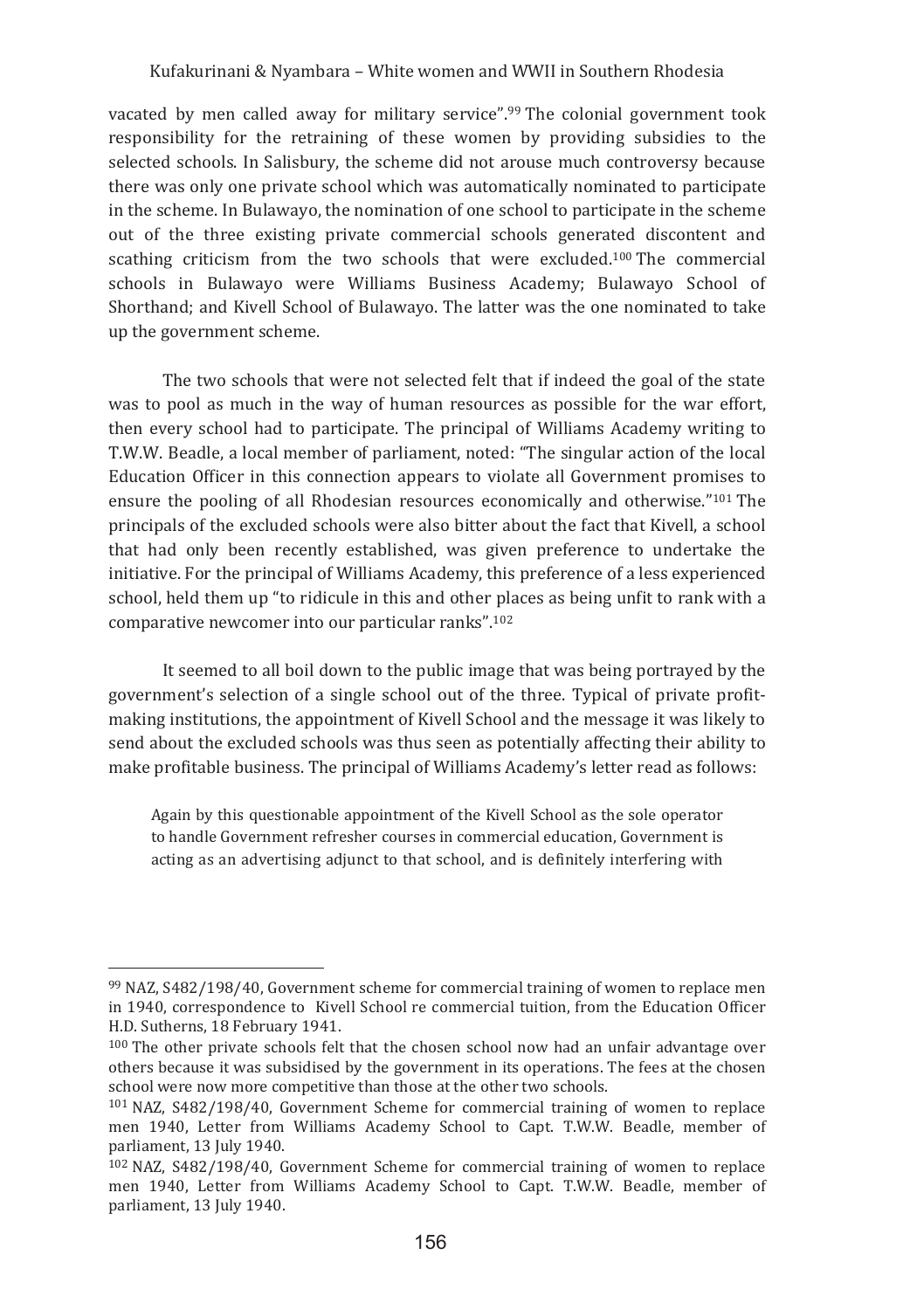the ordinary income of the other and much older and proven Commercial seminaries.<sup>103</sup>

In response to these criticisms, the government was only too glad to extend the scheme to the other two private schools. As in the previous arrangements with the schools that had been nominated initially, the policy was "not to accept beginners" for free tuition as they [would by implication] require a longer period of instruction before being fit for employment".<sup>104</sup>

As the war ravaged on and labour demands persisted in the public service, the government broke its own stipulations by extending the administrative skills scheme to beginners in 1941. This new move was cause for another conflict with the private schools. The principal of Kivell School complained that the extension of government sponsored training to beginners would mean that the schools would incur losses because they did not enjoy substantial profits from the existing government sponsored refresher schemes.<sup>105</sup> With overhead expenses rising on account of war conditions, one can appreciate the financial concerns that these schools raised against extending the government scheme to beginners. "We are all in agreement that we must protest as strongly as is possible against the new scheme", 106 wrote N.S. MacLean, the principal of the Bulawayo School of Shorthand. For A.J. Williams of the Williams Business Academy, the working of such a scheme would "result in placing others and myself in a most humiliating and helpless position".<sup>107</sup> The new scheme was no doubt very unpopular with the private commercial schools and it increased tension between the affected private schools and the government.

The Bulawayo School of Shorthand felt that the justification for the extension of the government scheme to beginners was fallacious, arguing that the said warinduced labour shortages were delusional:

The sole reason for the intended further encroachment by the Government on private enterprise is the alleged shortage of clerical workers ... I disagree entirely with this statement both from my own experience and also from information given by the Government Officer who authorizes me to refer to you for him.<sup>108</sup>

<sup>&</sup>lt;sup>103</sup> NAZ, S482/198/40. Government Scheme for commercial training of women to replace men 1940, Letter from Williams Academy School to Capt. T.W.W. Beadle, member of parliament. 13 July 1940.

 $104$  NAZ, S482/198/40, Government Scheme for commercial training of women to replace men 1940, Letter from Ministry of Education to Williams Academy, 23 July 1940.

<sup>105</sup> NAZ, S482/198/40, Letter from Kivell's School principal to the Education Officer, 18 February 1941.

<sup>106</sup> NAZ, S482/198/40, Letter from the Bulawayo School of Shorthand to the Education Officer, 18 February 1941.

<sup>&</sup>lt;sup>107</sup> NAZ, S482/198/40, Letter from Williams Business Academy to the Education Officer, H.D. Sutherns, 19 February 1941.

 $108$  NAZ, S482/198/40, Letter from the Bulawayo School of Shorthand to the Education Officer, 18 February 1941.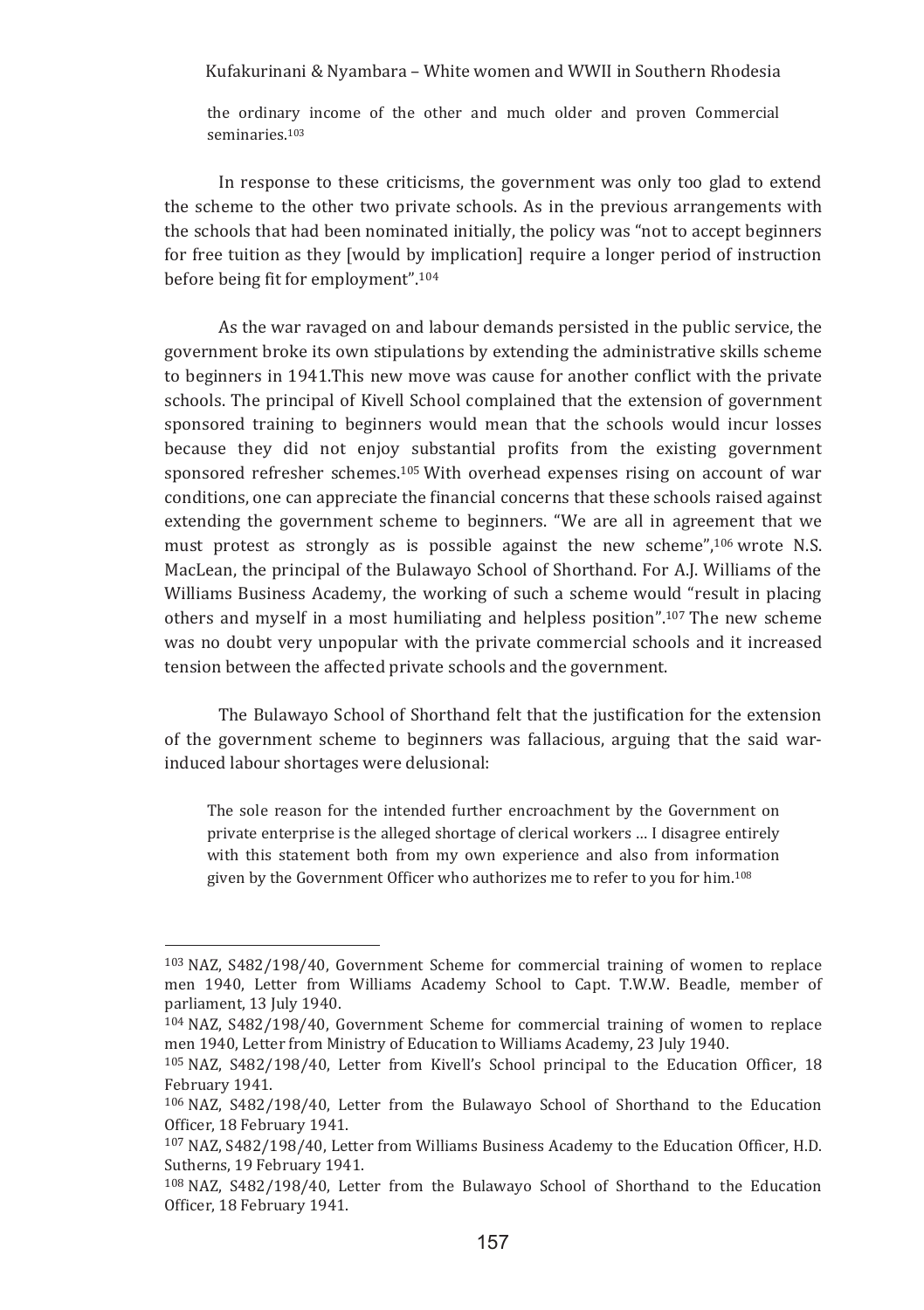Evidence forwarded by the principal of Kivell's Commercial School seems to buttress this point. He noted that in 1941, there were six married women clerks "trained, experienced and valuable in every way" that were unemployed.<sup>109</sup> The principal went on to explain that in his opinion the solution did not lie in extending the government scheme to beginners but rather in "iudicious advertising ... on the part of the Government Bureau".<sup>110</sup> This, however, does not dismiss the fact that women's labour was in huge demand for, as the principal himself noted: the demand was so great that "young girls [were] being absorbed into commercial life without any training whatsoever".<sup>111</sup> The continued protests against extending the scheme to the beginners ultimately won the day because the government suspended its plans in this respect.

Tension also arose between the government and white women employed by the Defence Service and these tensions were largely over salaries. The Women's Grading Board observed that the lower rates of pay and the "less lenient hours of work", as compared to those obtained in commerce, were largely responsible for the discontent of white women who were now turning to the private sector.<sup>112</sup> The board then reviewed the salaries for women and recommended increases in the rates of pay, especially for the senior grades.<sup>113</sup> However, this recommendation was turned down by the Treasury which was of the opinion that the existing rates of pay were high enough and that "it was not to be the policy of Government to compete with commerce".<sup>114</sup> The Treasury also felt that pay increases were unjustified because the rate of pay and conditions of service for white women employed in the Defence Service departments were already better than those in the public service and that any further concessions would only aggravate the situation. As a measure to retain women labour, especially for the office clerical jobs, the Treasury offered an alternative - all applications to resign were to be refused unless supported on bona fide medical or compassionate grounds.<sup>115</sup> This did not resolve the conflict over remuneration and women no doubt continued to feel short-changed by the restrictive stipulations.

<sup>109</sup> NAZ, S482/198/40, Government Scheme for Commercial Training of Women to replace men, 1940, Letter from Kivell's School principal to the Education Officer, 18 February 1941.

<sup>&</sup>lt;sup>110</sup> NAZ, S482/198/40, Government Scheme for Commercial Training of Women to replace men, 1940, Letter from Kivell's School principal to the Education Officer, 18 February 1941.

<sup>&</sup>lt;sup>111</sup> NAZ, S482/198/40, Government Scheme for Commercial Training of Women to replace men. 1940. Letter from Kivell's School principal to the Education Officer. 18 February 1941.

<sup>112</sup> NAZ, S726 W13/1/1-15/1/1, Women's Power Policy, 1940-1945, Women Civil Employees; Defence Departments, Draft Report by the Women's Grading Board, 23 March 1944.

<sup>113</sup> NAZ, S726 W13/1/1-15/1/1, Women's Power Policy, 1940-1945, Women Civil Employees; Defence Departments, Draft Report by the Women's Grading Board, 23 March 1944.

<sup>114</sup> NAZ, S726 W13/1/1-15/1/1. Women's Power Policy, 1940-1945. Women Civil Employees; Defence Departments, Draft Report by the Women's Grading Board, 23 March 1944.

<sup>115</sup> NAZ, S726 W13/1/1-15/1/1, Women's Power Policy, 1940-1945, Women Civil Employees: Defence Departments. Draft Report by the Women's Grading Board. 23 March 1944.